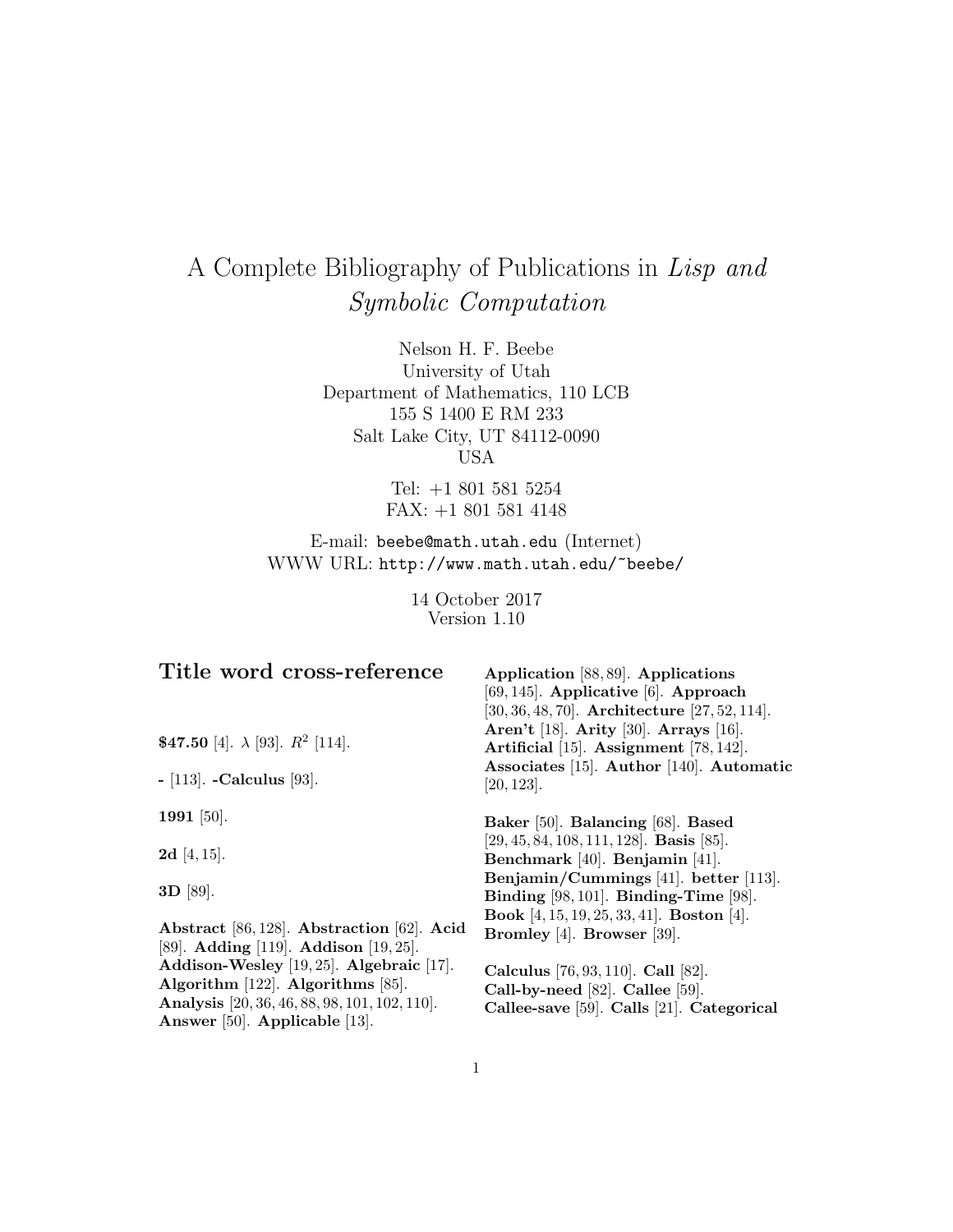[109]. **Cells** [5]. **Charniak** [15]. **Chinese** [8]. **CL** [90]. **Class** [9, 38, 64]. **Classes** [44]. **CLOS** [19, 119]. **Code** [7]. **Collection** [27]. **Combination** [17, 39]. **Combinator** [32]. **COMMON**

[10–12, 17, 19, 25, 28, 29, 33, 41, 58, 118]. **Company** [25, 41]. **Compilation** [57]. **Compiler** [13, 96, 143]. **Compiling** [37]. **Composable** [81]. **Computation** [41, 85]. **Computing** [114]. **Concepts** [11]. **Concurrency** [71]. **Concurrent** [54, 55, 86]. **Conjunction** [35]. **Conjunction-Type** [35]. **CONSAT** [87]. **Considered** [108]. **Constraint** [60, 87, 89]. **Continuation** [59, 77, 82, 84]. **Continuation-Passing** [59, 77, 82]. **Continuations** [74, 81, 127]. **Control** [24, 84]. **Conversion** [78, 142]. **Corrigendum** [142]. **Cost** [116]. **Counting** [124]. **CPS** [78, 93, 142]. **Critique** [49]. **Cummings** [41].

**Data** [85, 91]. **David** [41]. **Debugger** [23]. **Debugging** [6, 61]. **Decision** [58]. **Defining** [118]. **Definition** [48, 49]. **Delimiters** [24]. **Demonstration** [124]. **Dependent** [114]. **Description** [1]. **Descriptions** [75]. **Designing** [39]. **Determination** [89]. **Dialect** [2]. **Dictionaries** [9]. **Dictionary** [100]. **Dictionary-Free** [100]. **Dijon** [145]. **DIN** [48, 49]. **Direct** [21]. **Discoveries** [74]. **Distributed** [27, 54, 85, 91]. **DPOS** [56]. **Duplication** [113]. **Dynamically** [45, 46]. **Dynamically-Typed** [45, 46].

**ed** [4, 15]. **Editor** [97]. **Editorial** [65, 121, 129]. **Education** [67]. **Efficient** [45]. **Encapsulation** [43]. **Endpaper** [5, 28, 40]. **Environment** [8, 56, 61]. **Environments** [38]. **Erlbaum** [15]. **Essence** [99]. **Eta** [99]. **Eta-Expansion** [99]. **Euclidian** [122]. **EULISP** [66–68, 70–72]. **Evaluation** [7, 32, 63, 99, 100, 113, 122, 126, 143]. **Evaluator** [13, 26]. **Execution** [37].

**Expansion** [3, 99]. **Expansion-Passing** [3]. **Experiences** [114]. **Experiment** [143]. **Experiments** [13]. **Extended** [46]. **Extension** [26, 72]. **Extents** [64].

**Fexprs** [125]. **First** [38, 64]. **First-Class** [38, 64]. **Foreword** [97]. **Formal** [75]. **France** [145]. **Franz** [25]. **Free** [38, 100]. **FRPOLY** [40]. **Function** [5, 21]. **Functional** [14, 16, 22, 32, 57, 61]. **Functions** [12].

**Garbage** [27]. **General** [3, 52]. **General-Purpose** [52]. **Generation** [13, 143]. **Generator** [123, 143]. **Gentle** [41]. **Gentler** [41]. **Global** [108]. **Graph** [90]. **Grasper** [90]. **Grasper-CL** [90]. **Gröbner** [85]. **Guest** [97]. **Guide** [4, 19].

**Hall** [33]. **Hank** [4]. **hardbound** [4, 15]. **Hardware** [124]. **Haskell** [104]. **Headers** [93]. **Heap** [124]. **Hierarchies** [24, 60]. **Higher** [115]. **Higher-Order** [115].

**Imperative** [105, 110]. **Implementation** [29, 45, 57, 84, 92, 94, 144]. **Implementing** [54, 118]. **Index** [140, 141]. **Inference** [70]. **Inheritance** [43]. **Integrating** [14, 31]. **Intelligence** [15]. **Interactive** [117]. **Interface** [11, 12]. **Interpretation** [57, 106, 128]. **Interpretation-Compilation** [57]. **Interpreter** [86, 112]. **Interprocedural** [20]. **Introduction** [41, 47, 51, 73, 79, 103, 108]. **Introspection** [111]. **Issue** [107]. **Issues** [5]. **Iteration** [80]. **Iterative** [46].

**Jersey** [15]. **July** [50].

**Keene** [19]. **Kernel** [48, 49]. **Kinder** [41]. **Kluwer** [4].

**L** [33]. **Lambda** [76, 110]. **Lambda-Calculus** [76]. **Lamson** [4].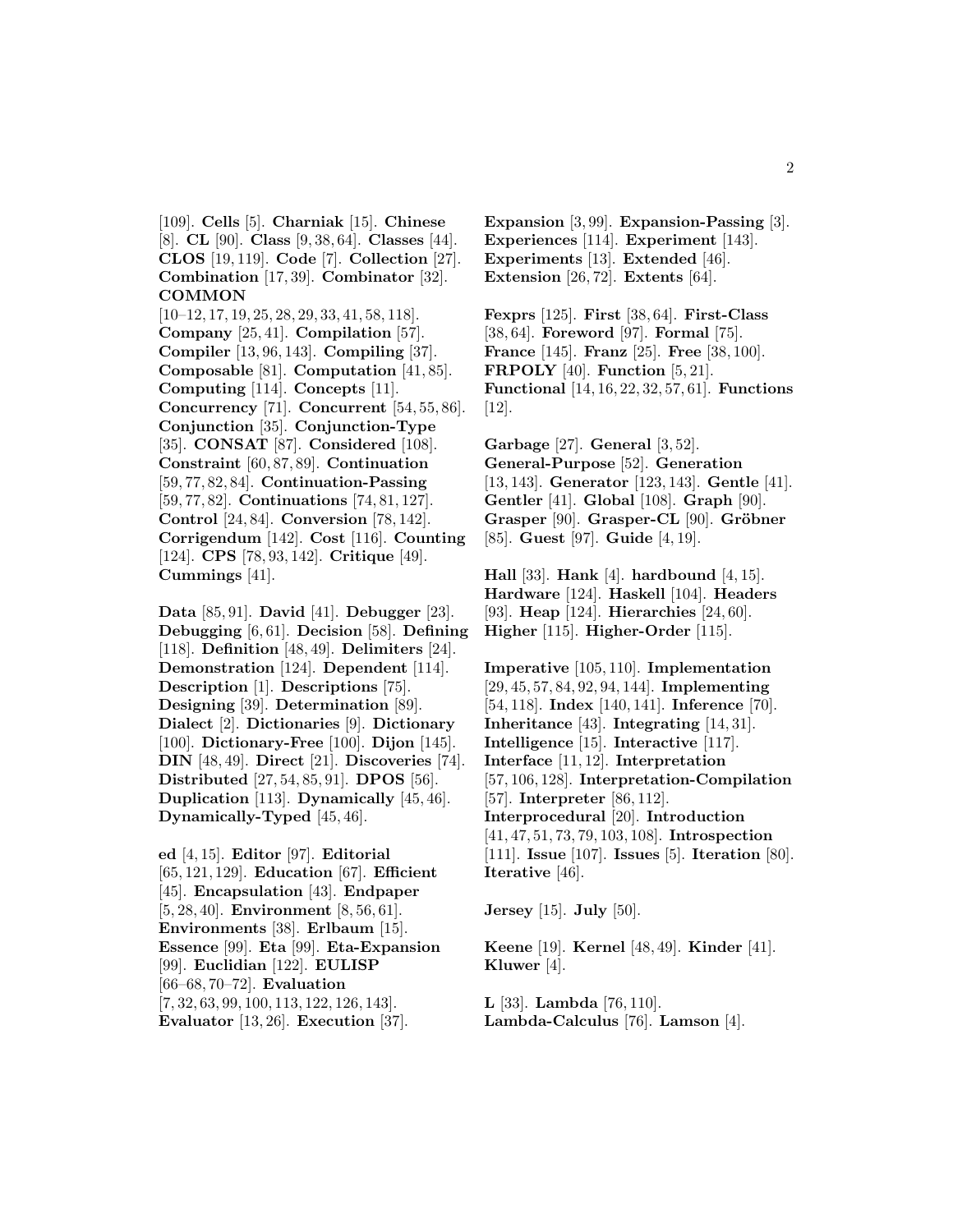**Language** [45, 57, 75, 106, 111]. **Languages** [6, 16, 61, 113]. **Lawrence** [15]. **Lazy** [7, 61]. **Level** [123]. **LISP** [4, 8, 10–12, 17, 19, 21, 25, 28, 29, 33, 37, 41, 48, 49, 58, 91, 118]. **Local** [109]. **Logic** [14, 31, 53, 57, 84]. **Logical** [26, 32, 36]. **LogScheme** [31]. **Loop** [93]. **Lore** [4].

**Machine** [4]. **Macro** [3]. **Management** [90, 116]. **Mark** [27]. **Massachusetts** [19]. **May** [145]. **Mayfly** [52–54]. **McDermott** [15]. **Measuring** [116]. **Mechanism** [3]. **Meehan** [15]. **Message** [46]. **Metacircular** [26]. **Metalanguage** [56]. **Metaobject** [68, 119]. **Method** [17, 39, 115]. **Milner** [33]. **Mix** [13]. **ML** [35, 98, 120]. **Models** [109]. **Modules** [117]. **Monads** [81]. **Moped** [23]. **Multi** [123]. **Multi-Level** [123]. **Multilisp** [89]. **Multimethods** [39]. **Mystery** [1].

**Names** [109]. **Necessary** [18]. **need** [82]. **Next** [75]. **Non** [1]. **Non-Reflective** [1]. **Nucleic** [89].

**Oaklisp** [2]. **Object**

[2, 9–12, 17, 19, 45, 46, 108]. **Object-Based** [108]. **Object-Oriented** [2, 9, 19, 45, 46]. **Objects** [43]. **OOP** [106]. **Operational** [120, 128]. **Optimizations** [7]. **Optimizing** [46]. **OR-Parallel** [88]. **Order** [115]. **Organizing** [44]. **Oriented** [2, 9, 19, 45, 46]. **Overloading** [100]. **Overview** [10, 66].

**P** [118]. **pages** [4, 15, 25, 33]. **Parallel** [37, 52–54, 56, 63, 84, 87, 88]. **Parallellization** [20]. **Parents** [43]. **Partial** [13, 63, 99, 100, 113, 122, 143]. **Parts** [43]. **Passing** [3, 59, 77, 82]. **Scheme** [91]. **Performance** [28]. **PERs** [101]. **Persistence** [119]. **Persistent** [118]. **Phylogenetic** [88]. **Plurals** [72]. **Polymorphic** [78, 142]. **Polymorphism** [35, 105, 120]. **Portable** [23]. **power** [42]. **Practical** [70]. **Predicate** [58]. **Prentice**

[33]. **Preprocessor** [29]. **PreScheme** [96]. **Problems** [89]. **Procedure** [58]. **Procedures** [30]. **Processing** [52, 54, 56]. **Program** [36, 123]. **Programmer** [11, 12, 19]. **Programming** [4, 9, 14–16, 19, 31, 56, 57, 117]. **Programs** [20, 22, 28, 32, 37, 44, 46, 53, 77, 84]. **Projections** [101, 102]. **Prolog** [88]. **Protocol** [68, 119]. **Prototype** [111]. **Prototype-Based** [111]. **Prototypes** [45]. **Prototyping** [8]. **Publishing** [25, 41]. **Pure** [16]. **Purpose** [52].

**Rapid** [8]. **Reasoning** [77]. **Recursion** [80]. **Reference** [25, 55, 124]. **Reference-Counting** [124]. **Reflection** [114]. **Reflective** [1, 111–113]. **Registers** [59]. **Relative** [22]. **Reliable** [117]. **Remarks** [50]. **Removal** [115]. **Research** [124]. **Reuse** [22]. **Revealed** [1]. **Review** [4, 15, 19, 25, 33, 41]. **Revisited** [40]. **Rewriting** [145]. **Richard** [4]. **Riesbeck** [15]. **Runtime** [18, 34].

**S** [41]. **Satisfaction** [87, 89]. **save** [59]. **Scalable** [52]. **Scan** [27]. **Schemata** [76]. **Scheme** [2, 20, 26, 31, 54, 55, 62, 92, 94, 95, 126, 144]. **Self** [13, 42, 43, 45]. **Self-Applicable** [13]. **Semantics** [108, 111, 120, 128]. **Separation** [5]. **Several** [28]. **Shared** [43]. **SIMD** [72]. **Simple** [105, 112]. **simplicity** [42]. **Softcover** [25, 33]. **Solving** [89]. **Sonya** [19]. **Special** [107]. **Specialization** [123]. **Specification** [11, 12, 17, 22]. **Splitting** [46]. **Standard** [35, 98]. **State** [104, 106, 108]. **Static** [102]. **Storage** [116]. **Strictness** [110]. **Structure** [89]. **Structures** [85, 91]. **Style** [3, 59, 77, 82]. **Subcontinuations** [83]. **SUBTYPEP** [58]. **Support** [39, 119]. **Symbolic** [41]. **Syntactic** [62]. **System** [10–12, 17, 34, 54, 87, 88, 90, 95]. **Systems** [28].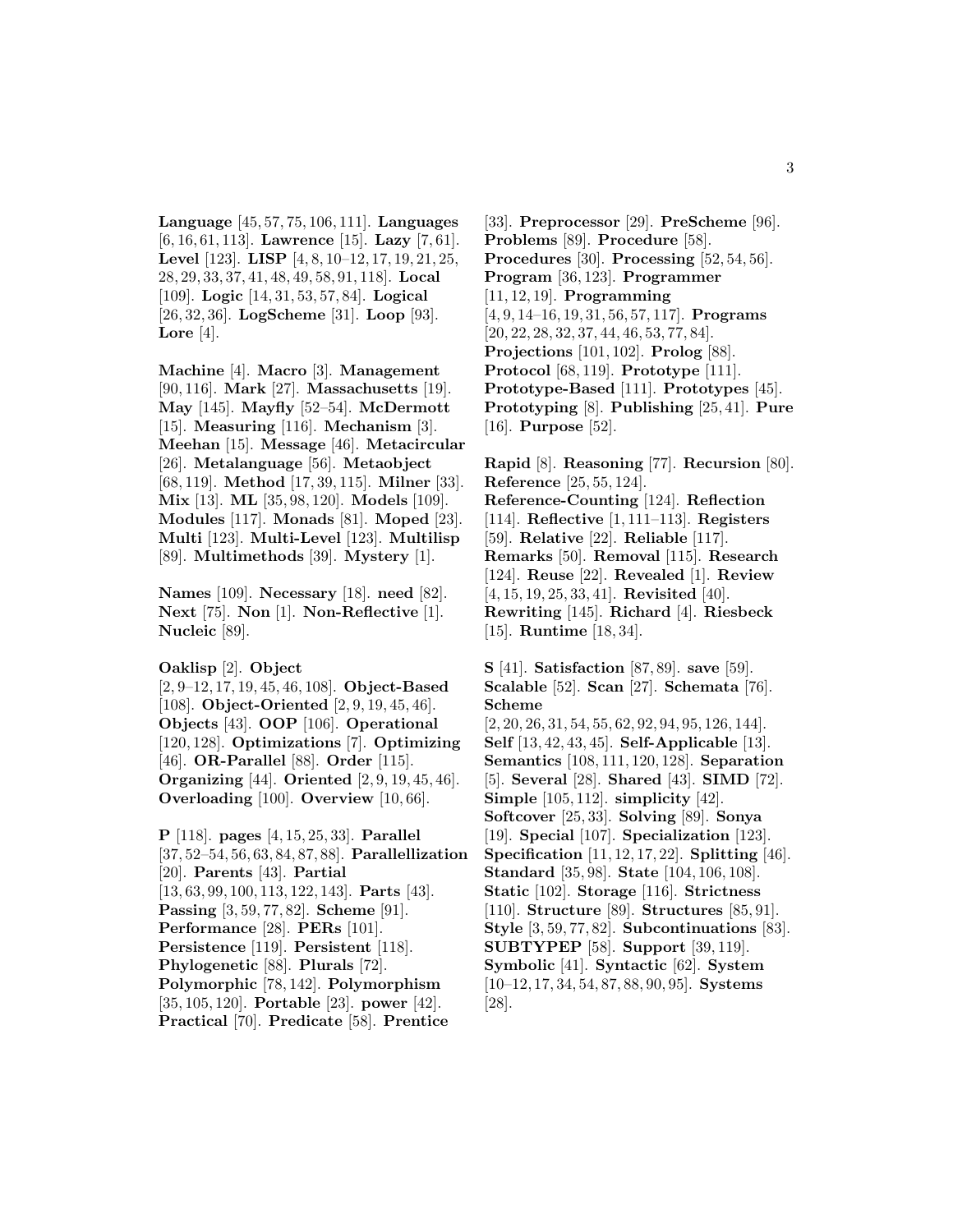**Tags** [18]. **Technical** [5]. **techniques** [145]. **Telos** [69]. **Their** [24]. **Theory** [102, 125]. **Threads** [71, 127]. **Time** [98, 101, 114]. **Time-Dependent** [114]. **Title** [141]. **Toolbox** [71]. **Touretzky** [41]. **Tower** [1]. **Trace** [128]. **Trace-Based** [128]. **Tractable** [92]. **Transformational** [22]. **Trivial** [125]. **TS** [91]. **TS/Scheme** [91]. **Tutor** [8]. **Tutorial** [33]. **Two** [28]. **Type** [35, 46, 70, 78, 102, 142]. **Typed** [45, 46, 106].

**UCL** [118]. **Unboxed** [120]. **understanding** [113]. **Unnecessary** [108]. **Using** [89].

**Value** [5]. **Variable** [30]. **Variables** [32, 38]. **Verified** [94–96, 144]. **Version** [49, 50]. **via** [119]. **Visualizing** [126]. **VLISP** [94–96, 107, 144]. **Volume** [130–139].

**Wendy** [33]. **Wesley** [19, 25]. **Without** [44].

**Yield** [127].

## **References**

#### **Wand:1988:MTR**

[1] Mitchell Wand and Daniel P. Friedman. The mystery of the tower revealed: A non-reflective description of the reflective tower. Lisp and Symbolic Computation, 1(1):11–37, June 1988. CO-DEN LSCOEX. ISSN 0892-4635 (print), 1573-0557 (electronic). Reprinted in Meta-Level Architectures and Reflection (P. Maes and D. Nardi, eds.) North-Holland, Amsterdam, 1988, pp. 111– 134. Preliminary version appeared in Proc. 1986 ACM Conf. on Lisp and Functional Programming, 298–307.

## **Lang:1988:OOO**

[2] Kevin J. Lang and Barak A. Pearlmut-

ter. Oaklisp: An object-oriented dialect of Scheme. Lisp and Symbolic Computation, 1(1):39–51, June 1988. CODEN LSCOEX. ISSN 0892-4635 (print), 1573- 0557 (electronic).

# **Dybvig:1988:EPS**

[3] R. Kent Dybvig, Daniel P. Friedman, and Christopher T. Haynes. Expansionpassing style: A general macro mechanism. Lisp and Symbolic Computation, 1(1):53–75, June 1988. CODEN LSCOEX. ISSN 0892-4635 (print), 1573- 0557 (electronic).

#### **Anonymous:1988:BRL**

[4] Anonymous. Book review: Lisp Lore: A Guide to Programming the Lisp Machine, 2d ed., Hank Bromley and Richard Lamson, Boston: Kluwer. 1987. 337 pages hardbound. \$47.50. Lisp and Symbolic Computation, 1(1):77–79, June 1988. CODEN LSCOEX. ISSN 0892- 4635 (print), 1573-0557 (electronic).

#### **Gabriel:1988:ETI**

[5] Richard P. Gabriel and Kent M. Pitman. Endpaper: Technical issues of separation in function cells and value cells. Lisp and Symbolic Computation, 1(1): 81–101, June 1988. CODEN LSCOEX. ISSN 0892-4635 (print), 1573-0557 (electronic).

#### **ODonnell:1988:DAL**

[6] John T. O'Donnell and Cordelia V. Hall. Debugging in applicative languages. Lisp and Symbolic Computation, 1(2):113–145, September 1988. CODEN LSCOEX. ISSN 0892-4635 (print), 1573- 0557 (electronic).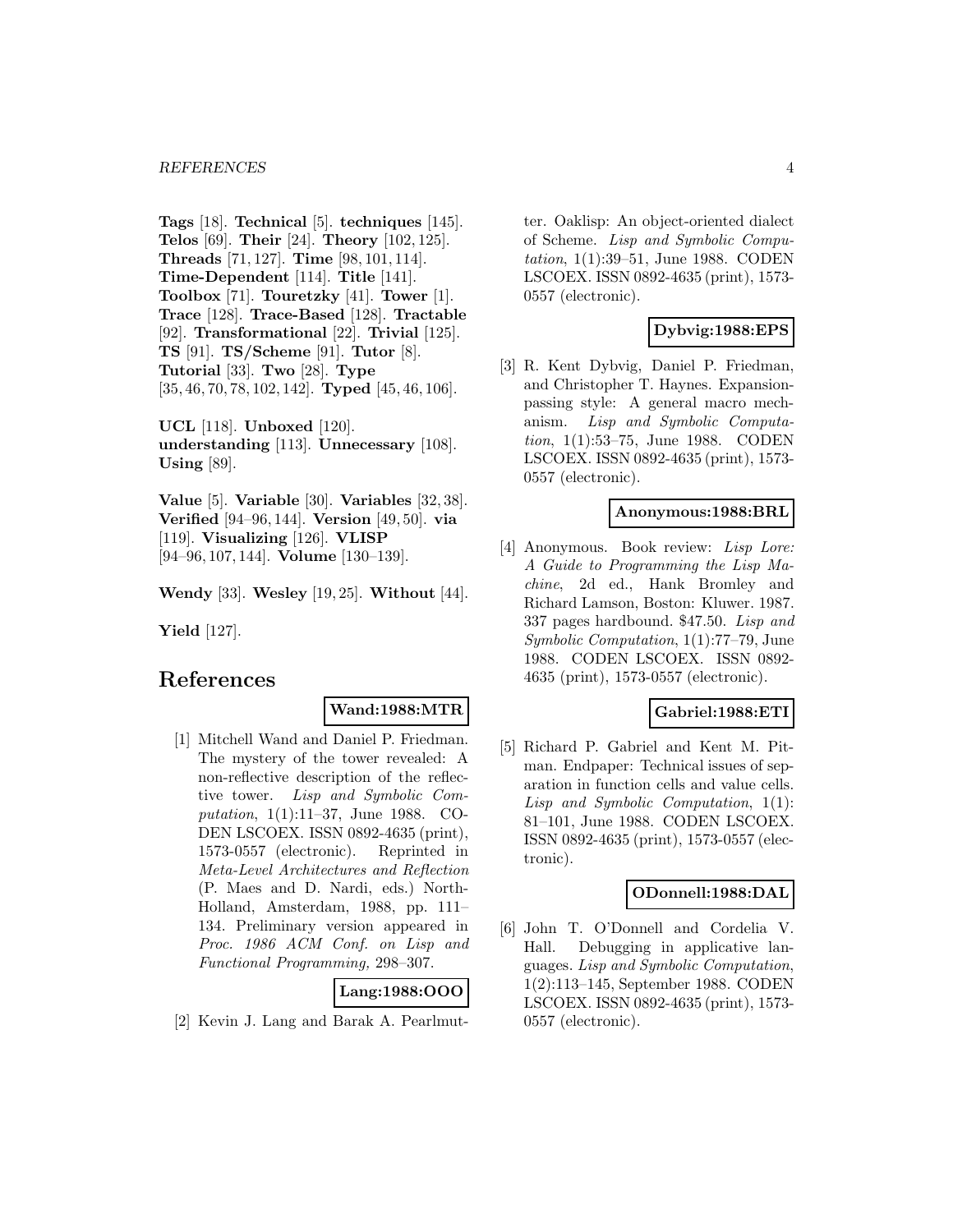## **Bloss:1988:COL**

[7] Adrienne Bloss, Paul R. Hudak, and Jonathan H. Young. Code optimizations for lazy evaluation. Lisp and Symbolic Computation, 1(2):147–164, September 1988. CODEN LSCOEX. ISSN 0892- 4635 (print), 1573-0557 (electronic).

## **Giuse:1988:LRP**

[8] Dario Giuse. LISP as a rapid prototyping environment: The Chinese tutor. Lisp and Symbolic Computation, 1 (2):165–184, September 1988. CODEN LSCOEX. ISSN 0892-4635 (print), 1573- 0557 (electronic).

## **Lieberherr:1988:OOP**

[9] Karl J. Lieberherr. Object-oriented programming with class dictionaries. Lisp and Symbolic Computation, 1(2): 185–212, September 1988. CODEN LSCOEX. ISSN 0892-4635 (print), 1573- 0557 (electronic).

#### **Demichiel:1988:OCL**

[10] Linda G. Demichiel. Overview: The Common Lisp Object System. Lisp and Symbolic Computation, 1(2):227–244, September 1988. CODEN LSCOEX. ISSN 0892-4635 (print), 1573-0557 (electronic).

## **Bobrow:1988:CLOa**

[11] Daniel G. Bobrow, Linda G. Demichiel, Richard P. Gabriel, Sonya E. Keene, Gregor Kiczales, and David A. Moon. Common Lisp Object System specification 1. programmer interface concepts. Lisp and Symbolic Computation, 1(2): 245–298, September 1988. CODEN LSCOEX. ISSN 0892-4635 (print), 1573- 0557 (electronic).

## **Bobrow:1988:CLOb**

[12] Daniel G. Bobrow, Linda G. Demichiel, Richard P. Gabriel, Sonya E. Keene, Gregor Kiczales, and David A. Moon. Common Lisp Object System specification 2. functions in the programmer interface. Lisp and Symbolic Computation, 1(2):299–394, September 1988. CODEN LSCOEX. ISSN 0892-4635 (print), 1573- 0557 (electronic).

## **Jones:1989:MSA**

[13] Neil D. Jones, Peter Sestoft, and Harald Søndergaard. Mix: A self-applicable partial evaluator for experiments in compiler generation. Lisp and Symbolic Computation, 2(1):9–50, February 1989. CODEN LSCOEX. ISSN 0892-4635 (print), 1573-0557 (electronic). DIKU Report 91/12.

# **Ait-kaci:1989:ILF**

[14] Hassan Ait-kaci and Roger Nasr. Integrating logic and functional programming. Lisp and Symbolic Computation, 2(1):51–89, February 1989. CODEN LSCOEX. ISSN 0892-4635 (print), 1573- 0557 (electronic).

#### **Anonymous:1989:BRA**

[15] Anonymous. Book review: Artificial Intelligence Programming, 2d ed. Charniak, Riesbeck, McDermott, and Meehan. New Jersey: Lawrence Erlbaum Associates, 1987. 533 pages hardbound. Lisp and Symbolic Computation, 2(1):91–93, February 1989. CO-DEN LSCOEX. ISSN 0892-4635 (print), 1573-0557 (electronic).

## **Grue:1989:APF**

[16] Klaus E. Grue. Arrays in pure functional programming languages. Lisp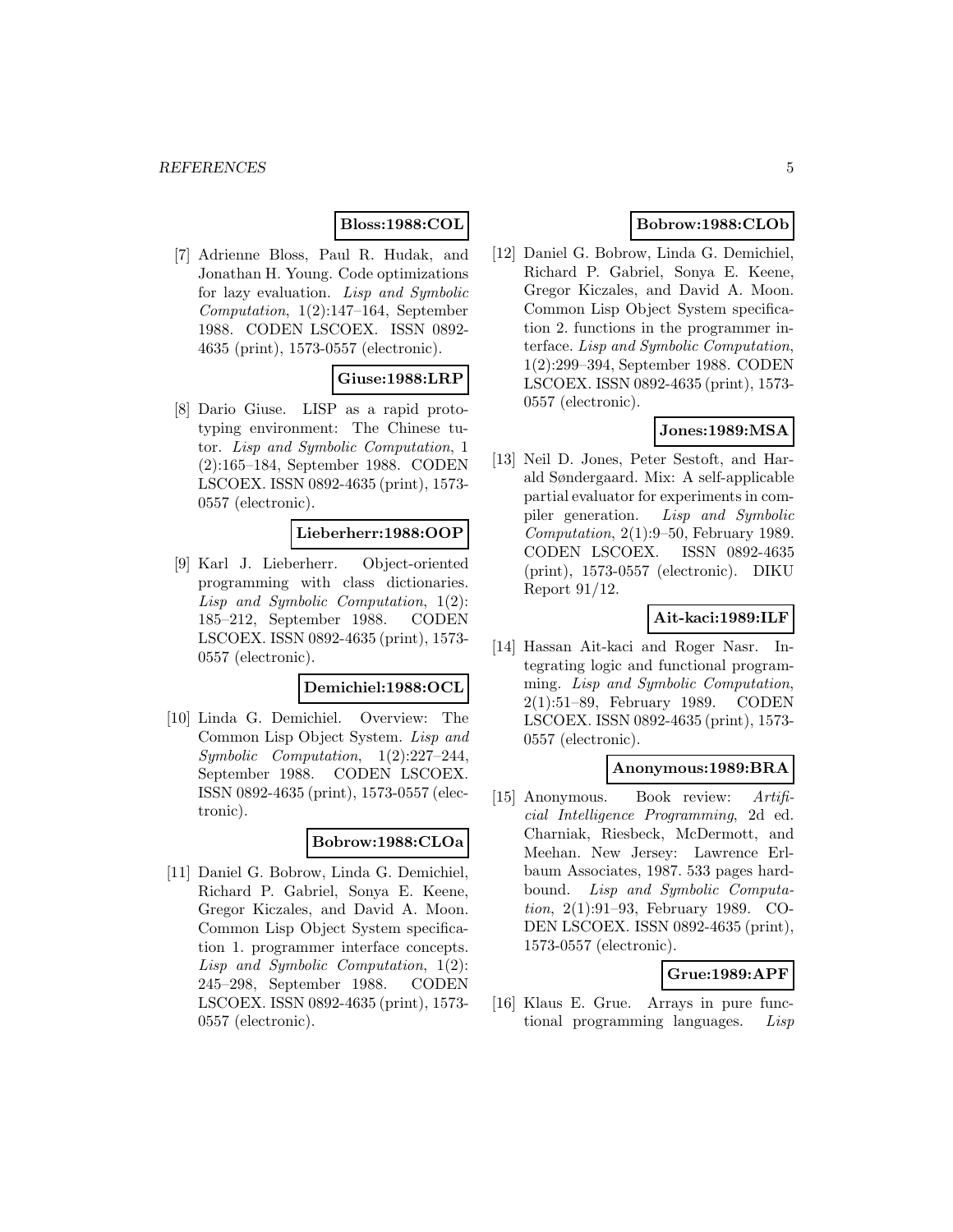and Symbolic Computation, 2(1):105– 113, February 1989. CODEN LSCOEX. ISSN 0892-4635 (print), 1573-0557 (electronic).

# **Olthoff:1989:ASM**

[17] Walter Olthoff and James Kempf. An algebraic specification of method combination for the Common Lisp Object System. Lisp and Symbolic Computation, 2(1):115–152, February 1989. CO-DEN LSCOEX. ISSN 0892-4635 (print), 1573-0557 (electronic).

## **Appel:1989:RTA**

[18] Andrew W. Appel. Runtime tags aren't necessary. Lisp and Symbolic Computation, 2(2):153–162, June 1989. CO-DEN LSCOEX. ISSN 0892-4635 (print), 1573-0557 (electronic). I have the techreport CS-TR-142-88, Princeton University, March 88.

#### **Anonymous:1989:BRO**

[19] Anonymous. Book review: Object-Oriented Programming in Common LISP: A Programmer's Guide to CLOS, Sonya E. Keene, Massachusetts: Addison-Wesley, 1989. Lisp and Symbolic Computation, 2(2):163–165, June 1989. CODEN LSCOEX. ISSN 0892- 4635 (print), 1573-0557 (electronic).

## **Harrison:1989:IAA**

[20] Williams Ludwell Harrison, III. The interprocedural analysis and automatic parallellization of Scheme programs. Lisp and Symbolic Computation, 2(3/4): 179–396, October 1989. CODEN LSCOEX. ISSN 0892-4635 (print), 1573- 0557 (electronic).

# **Zorn:1990:DFC**

[21] Benjamin Zorn and Paul Hilfinger. Direct function calls in Lisp. Lisp and Symbolic Computation, 3(1):13–20, January 1990. CODEN LSCOEX. ISSN 0892- 4635 (print), 1573-0557 (electronic).

## **Runciman:1990:RST**

[22] Colin Runciman and Nigel Jagger. Relative specification and transformational reuse of functional programs. Lisp and Symbolic Computation, 3(1):21– 37, January 1990. CODEN LSCOEX. ISSN 0892-4635 (print), 1573-0557 (electronic).

#### **Pourheidari:1990:MPD**

[23] Mohammad Pourheidari, Robert R. Kessler, and Harold Carr. Moped (A portable debugger). Lisp and Symbolic Computation, 3(1):39–65, January 1990. CODEN LSCOEX. ISSN 0892-4635 (print), 1573-0557 (electronic).

## **Sitaram:1990:CDT**

[24] Dorai Sitaram and Matthias Felleisen. Control delimiters and their hierarchies. Lisp and Symbolic Computation, 3(1):67–99, January 1990. CODEN LSCOEX. ISSN 0892-4635 (print), 1573- 0557 (electronic).

#### **Touretzky:1990:BRC**

[25] David S. Touretzky. Book review: Common Lisp: the Reference, by Franz, Inc. Addison-Wesley Publishing Company, 1988. softcover; 919 pages. Lisp and Symbolic Computation, 3(1):101– 102, January 1990. CODEN LSCOEX. ISSN 0892-4635 (print), 1573-0557 (electronic).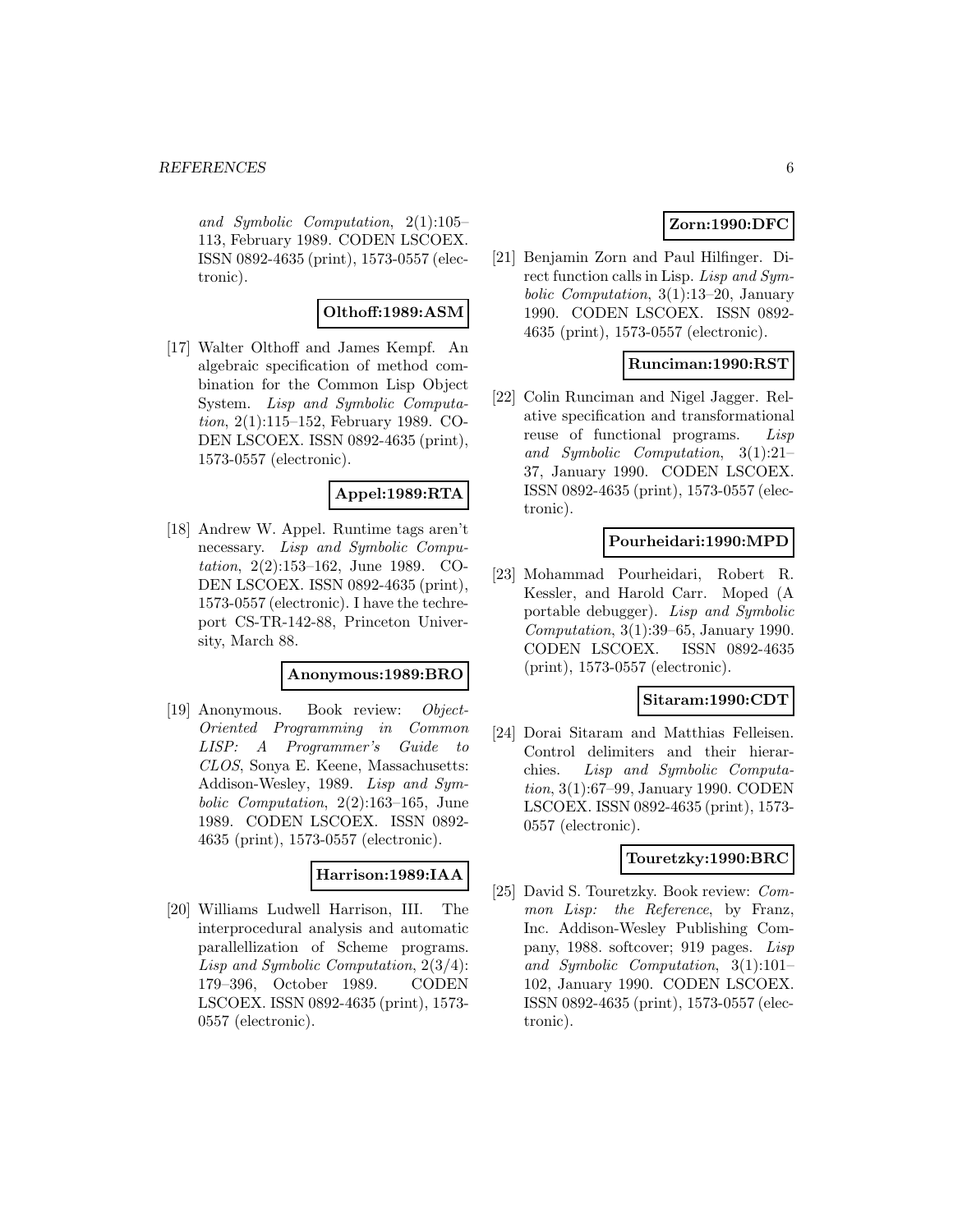#### **Bonzon:1990:MEL**

[26] Pierre E. Bonzon. A metacircular evaluator for a logical extension of Scheme. Lisp and Symbolic Computation, 3(2): 113–133, April 1990. CODEN LSCOEX. ISSN 0892-4635 (print), 1573-0557 (electronic).

#### **Derbyshire:1990:MSG**

[27] Margaret H. Derbyshire. Mark scan garbage collection on a distributed architecture. Lisp and Symbolic Computation, 3(2):135–170, April 1990. CODEN LSCOEX. ISSN 0892-4635 (print), 1573- 0557 (electronic).

## **Acuff:1990:EPT**

[28] Richard Acuff. Endpaper: Performance of two Common Lisp programs on several systems. Lisp and Symbolic Computation, 3(2):171–204, April 1990. CO-DEN LSCOEX. ISSN 0892-4635 (print), 1573-0557 (electronic).

#### **Diamant:1990:PBI**

[29] John R. Diamant and Gerald P. Duggan. A preprocessor based implementation of Common Lisp. Lisp and Symbolic Computation, 3(3):211–228, September 1990. CODEN LSCOEX. ISSN 0892- 4635 (print), 1573-0557 (electronic).

## **Dybvig:1990:NAP**

[30] R. Kent Dybvig and Robert Hieb. A new approach to procedures with variable arity. Lisp and Symbolic Computation, 3 (3):229–244, September 1990. CODEN LSCOEX. ISSN 0892-4635 (print), 1573- 0557 (electronic).

# **Ruf:1990:LIL**

[31] Erik Ruf and Daniel Weise. LogScheme: Integrating logic programming into Scheme. Lisp and Symbolic Computation, 3(3):245–288, September 1990. CODEN LSCOEX. ISSN 0892-4635 (print), 1573-0557 (electronic).

## **Bage:1990:CEF**

[32] Göran Bage and Gary Lindstrom. Combinator evaluation of functional programs with logical variables. Lisp and Symbolic Computation, 3(3):289–320, September 1990. CODEN LSCOEX. ISSN 0892-4635 (print), 1573-0557 (electronic).

## **Anonymous:1990:BRC**

[33] Anonymous. Book review: Common Lisp: A Tutorial, by Wendy L. Milner. Prentice Hall, 1988. softcover; 519 pages. Lisp and Symbolic Computation, 3(3):321–325, September 1990. CODEN LSCOEX. ISSN 0892-4635 (print), 1573- 0557 (electronic).

## **Appel:1990:RS**

[34] Andrew W. Appel. A runtime system. Lisp and Symbolic Computation, 3(4):343–380, November 1990. CODEN LSCOEX. ISSN 0892-4635 (print), 1573- 0557 (electronic).

#### **Ghosh-Roy:1990:CSM**

[35] R. Ghosh-Roy. Conjunction-type Standard ML polymorphism. Lisp and Symbolic Computation, 3(4):381–409, November 1990. CODEN LSCOEX. ISSN 0892-4635 (print), 1573-0557 (electronic).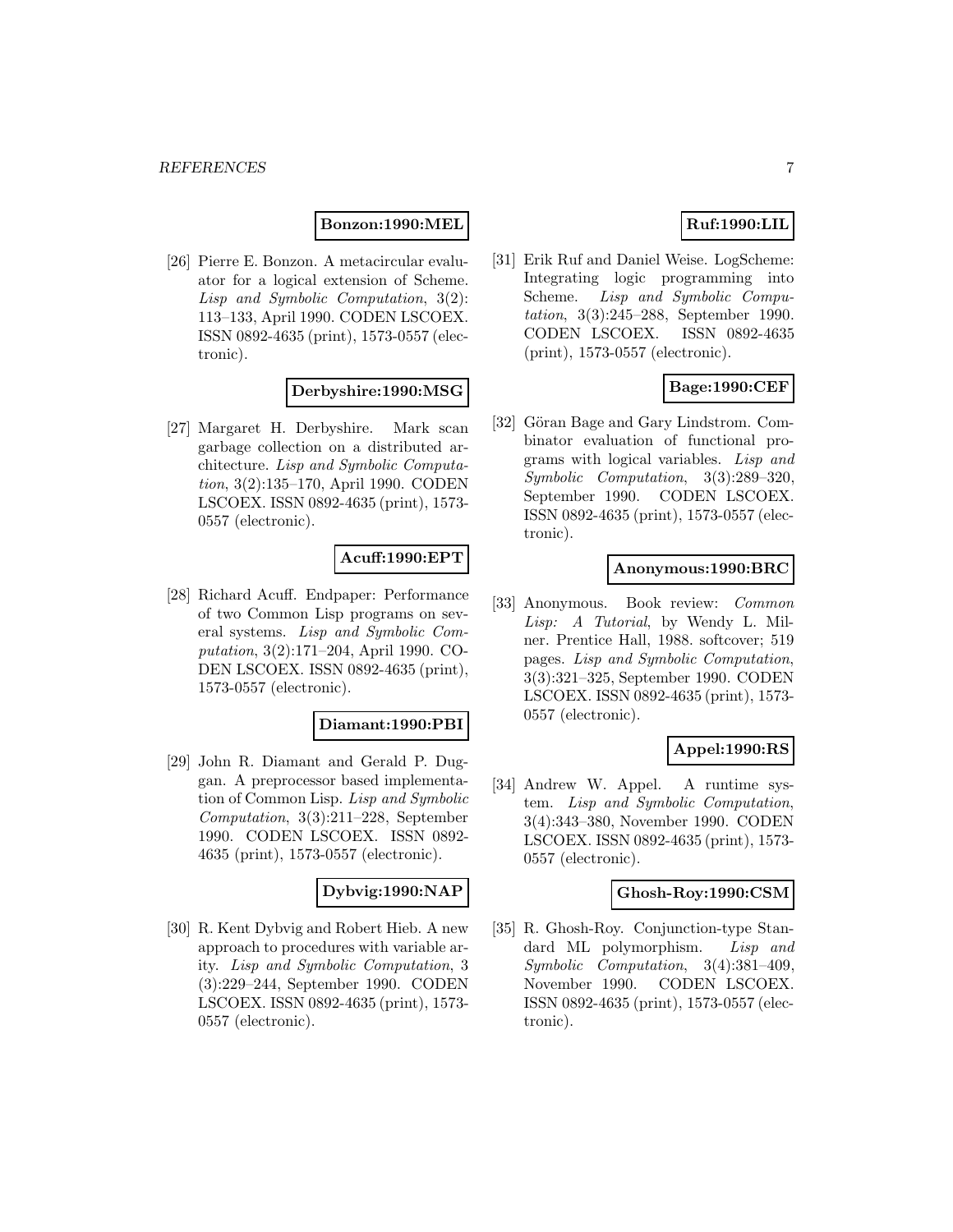## **Kessler:1991:LAP**

[36] Robert R. Kessler and Jed J. Krohnfeldt. A logical approach to program analysis. Lisp and Symbolic Computation, 4(1):5–27, January 1991. CODEN LSCOEX. ISSN 0892-4635 (print), 1573- 0557 (electronic).

#### **Larus:1991:CLP**

[37] James R. Larus. Compiling Lisp programs for parallel execution. Lisp and Symbolic Computation, 4(1):29– 99, January 1991. CODEN LSCOEX. ISSN 0892-4635 (print), 1573-0557 (electronic).

## **Miller:1991:FVF**

[38] James S. Miller and Guillermo J. Rozas. Free variables and first-class environments. Lisp and Symbolic Computation, 4(2):107–141, April 1991. CODEN LSCOEX. ISSN 0892-4635 (print), 1573- 0557 (electronic).

#### **Koschmann:1991:DBS**

[39] Timothy Koschmann. Designing a browser to support multimethods and method combination. Lisp and Symbolic Computation, 4(2):143–154, April 1991. CODEN LSCOEX. ISSN 0892- 4635 (print), 1573-0557 (electronic).

#### **Fateman:1991:EFB**

[40] Richard J. Fateman. Endpaper: FR-POLY: A benchmark revisited. Lisp and Symbolic Computation, 4(2):155– 164, April 1991. CODEN LSCOEX. ISSN 0892-4635 (print), 1573-0557 (electronic).

## **White:1991:BRK**

[41] Jon L. White. Book review: A "Kinder, Gentler LISP?" COMMON LISP: A Gentle Introduction to Symbolic Computation, by David S. Touretzky. Benjamin/Cummings Publishing Company 1990. Lisp and Symbolic Computation, 4(2):165–177, April 1991. CODEN LSCOEX. ISSN 0892-4635 (print), 1573- 0557 (electronic).

## **Ungar:1991:SPS**

[42] David Ungar and Randall B. Smith. SELF. the power of simplicity. Lisp and Symbolic Computation, 4(3):187– 205, July 1991. CODEN LSCOEX. ISSN 0892-4635 (print), 1573-0557 (electronic). Preliminary version appeared in Proc. ACM Symp. on Object-Oriented Programming: Systems, Languages, and Applications, 1987, 227-241.

#### **Chambers:1991:PSP**

[43] Craig Chambers, David Ungar, Bay-Wei Chang, and Urs Hölzle. Parents are shared parts of objects: Inheritance and encapsulation in SELF. Lisp and Symbolic Computation, 4(3):207–222, July 1991. CODEN LSCOEX. ISSN 0892- 4635 (print), 1573-0557 (electronic).

## **Ungar:1991:OPC**

[44] David Ungar, Craig Chambers, Bay-Wei Chang, and Urs Hölzle. Organizing programs without classes. Lisp and Symbolic Computation, 4(3):223–242, July 1991. CODEN LSCOEX. ISSN 0892- 4635 (print), 1573-0557 (electronic).

#### **Chambers:1991:EIS**

[45] Craig Chambers, David Ungar, and Elgin Lee. An efficient implementation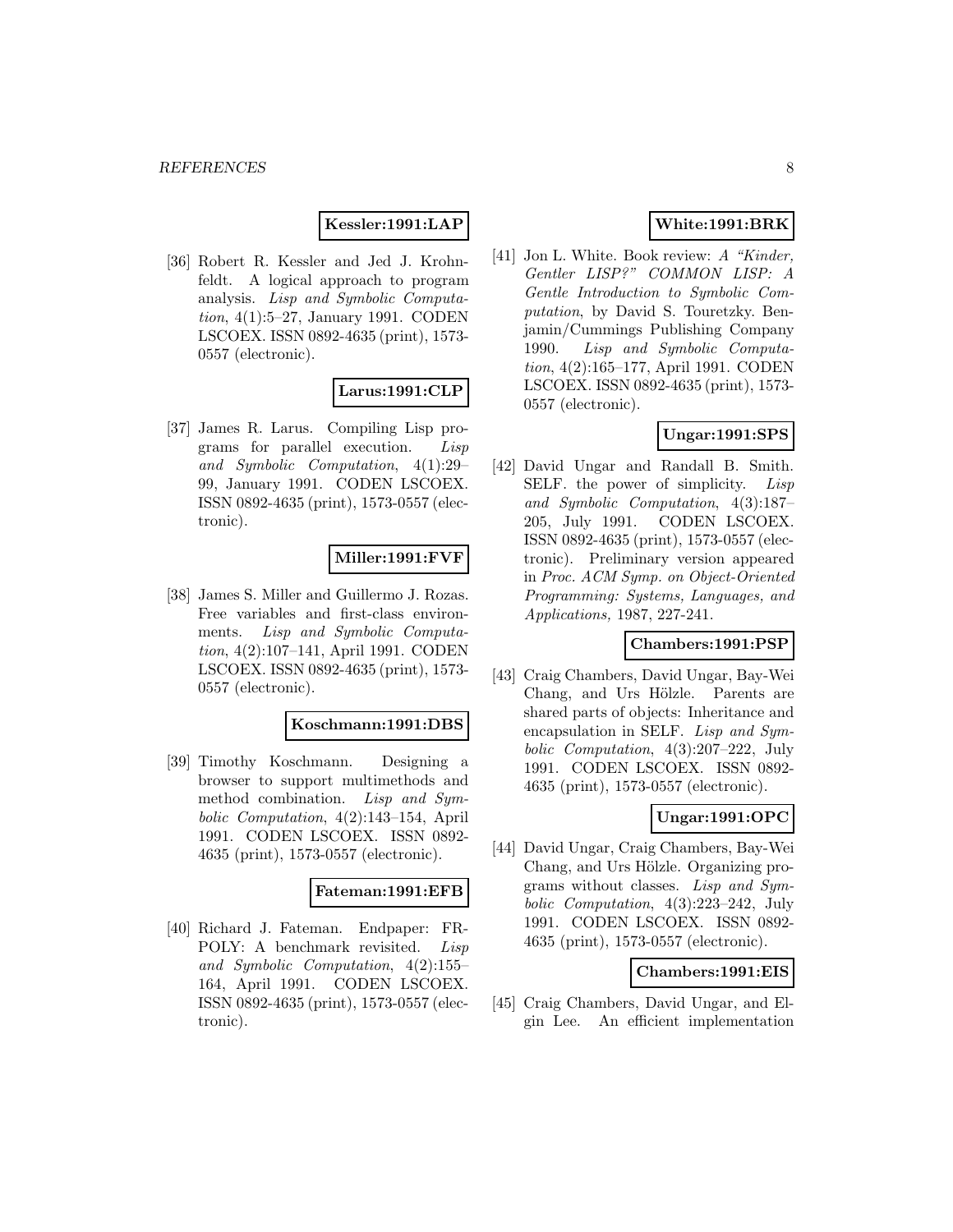of SELF, a dynamically-typed objectoriented language based on prototypes. Lisp and Symbolic Computation, 4(3): 243–281, July 1991. CODEN LSCOEX. ISSN 0892-4635 (print), 1573-0557 (electronic).

# **Chambers:1991:ITA**

[46] Craig Chambers and David Ungar. Iterative type analysis and extended message splitting: Optimizing dynamicallytyped object-oriented programs. Lisp and Symbolic Computation, 4(3):283– 310, July 1991. CODEN LSCOEX. ISSN 0892-4635 (print), 1573-0557 (electronic).

## **Anonymous:1992:Ia**

[47] Anonymous. Introduction. Lisp and Symbolic Computation, 4(4):317– ??, March 1992. CODEN LSCOEX. ISSN 0892-4635 (print), 1573-0557 (electronic).

## **Cengarle:1992:ADK**

[48] María Victoria Cengarle, Luis Mandel, Martin Wirsing, Heiner Brand, Klaus Däßler, and Thekla Schneider. An approach to the DIN Kernel Lisp definition. Lisp and Symbolic Computation, 4(4):319–369, March 1992. CO-DEN LSCOEX. ISSN 0892-4635 (print), 1573-0557 (electronic).

## **Baker:1992:CDK**

[49] Henry G. Baker. Critique of DIN Kernel Lisp definition version 1.2. Lisp and Symbolic Computation, 4(4):371– 398, March 1992. CODEN LSCOEX. ISSN 0892-4635 (print), 1573-0557 (electronic).

## **Cengarle:1992:ABR**

[50] María Victoria Cengarle, Luis Mandel, Martin Wirsing, Heiner Brand, Klaus Däßler, and Thekla Schneider. Answer to Baker's remarks of July 1991 on version 1.0. Lisp and Symbolic Computation, 4(4):399–404, March 1992. CO-DEN LSCOEX. ISSN 0892-4635 (print), 1573-0557 (electronic).

## **Anonymous:1992:Ib**

[51] Anonymous. Introduction. Lisp and Symbolic Computation, 5(1/2):5– ??, May 1992. CODEN LSCOEX. ISSN 0892-4635 (print), 1573-0557 (electronic).

# **Davis:1992:MGP**

[52] Al Davis. Mayfly: A general-purpose, scalable, parallel processing architecture. Lisp and Symbolic Computation, 5(1/2):7–48, May 1992. CODEN LSCOEX. ISSN 0892-4635 (print), 1573- 0557 (electronic).

#### **Conery:1992:PLP**

[53] John S. Conery. Parallel logic programs on the Mayfly. Lisp and Symbolic Computation, 5(1/2):49–72, May 1992. CO-DEN LSCOEX. ISSN 0892-4635 (print), 1573-0557 (electronic).

## **Kessler:1992:ICS**

[54] R. Kessler, H. Carr, L. Stoller, and M. Swanson. Implementing Concurrent Scheme for the Mayfly distributed parallel processing system. Lisp and Symbolic Computation,  $5(1/2)$ :73-93, May 1992. CODEN LSCOEX. ISSN 0892- 4635 (print), 1573-0557 (electronic).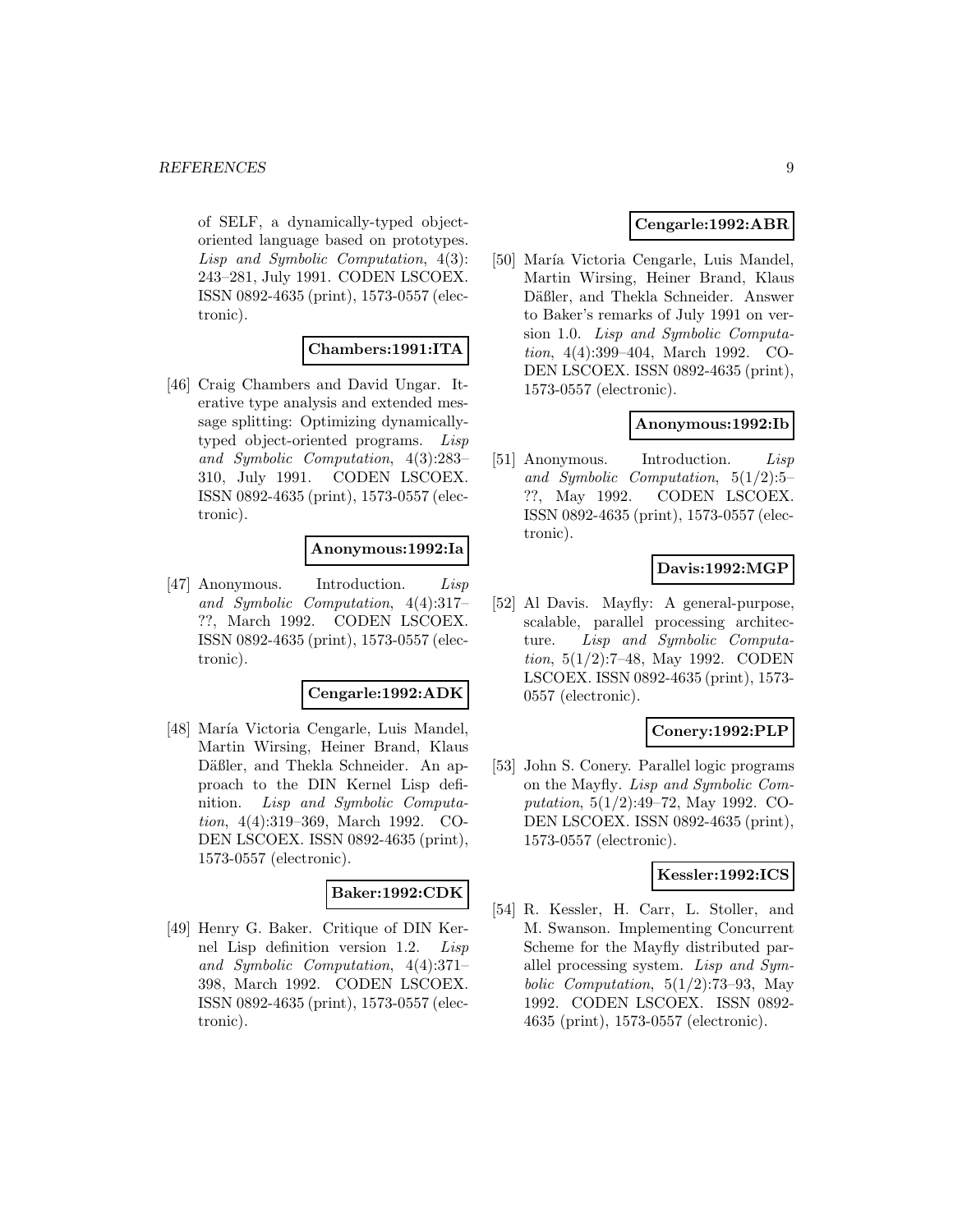#### **Swanson:1992:CSR**

[55] Mark R. Swanson. Concurrent Scheme reference. Lisp and Symbolic Computation, 5(1/2):95–104, May 1992. CODEN LSCOEX. ISSN 0892-4635 (print), 1573- 0557 (electronic).

## **Evans:1992:DMP**

[56] John D. Evans and Robert R. Kessler. DPOS: A metalanguage and programming environment for parallel processing. Lisp and Symbolic Computation, 5(1/2):105–123, May 1992. CODEN LSCOEX. ISSN 0892-4635 (print), 1573- 0557 (electronic).

## **Gang:1992:FLP**

[57] Cheng Gang and Yun-Zheng Zhang. A "functional + logic" programming language in interpretation-compilation implementation. Lisp and Symbolic Computation, 5(3):133–156, September 1992. CODEN LSCOEX. ISSN 0892-4635 (print), 1573-0557 (electronic).

## **Baker:1992:DPC**

[58] Henry G. Baker. A decision procedure for Common Lisp's SUBTYPEP predicate. Lisp and Symbolic Computation, 5 (3):157–190, September 1992. CODEN LSCOEX. ISSN 0892-4635 (print), 1573- 0557 (electronic).

## **Appel:1992:CSR**

[59] Andrew W. Appel and Zhong Shao. Callee-save registers in continuationpassing style. Lisp and Symbolic Computation, 5(3):191–221, September 1992. CODEN LSCOEX. ISSN 0892- 4635 (print), 1573-0557 (electronic). URL ftp://ftp.cs.princeton.edu/ reports/1991/326.ps.Z.

# **Borning:1992:CH**

[60] Alan Borning, Bjorn N. Freeman-Benson, and Molly Wilson. Constraint hierarchies. Lisp and Symbolic Computation, 5(3):223–270, September 1992. CODEN LSCOEX. ISSN 0892-4635 (print), 1573-0557 (electronic).

## **Lapalme:1992:DEL**

[61] Guy Lapalme and Mario Latendresse. A debugging environment for lazy functional languages. Lisp and Symbolic Computation, 5(3):271–287, September 1992. CODEN LSCOEX. ISSN 0892- 4635 (print), 1573-0557 (electronic).

## **Dybvig:1992:SAS**

[62] R. Kent Dybvig, Robert Hieb, and Carl Bruggeman. Syntactic abstraction in Scheme. Lisp and Symbolic Computation, 5(4):295–326, December 1992. CO-DEN LSCOEX. ISSN 0892-4635 (print), 1573-0557 (electronic).

#### **Consel:1992:PEP**

[63] Charles Consel and Olivier Danvy. Partial evaluation in parallel. Lisp and Symbolic Computation, 5(4):327–342, December 1992. CODEN LSCOEX. ISSN 0892-4635 (print), 1573-0557 (electronic).

#### **Lee:1992:FE**

[64] Shinn-Der Lee and Daniel P. Friedman. First-class extents. Lisp and Symbolic Computation, 5(4):343–375, December 1992. CODEN LSCOEX. ISSN 0892- 4635 (print), 1573-0557 (electronic).

#### **Anonymous:1993:E**

[65] Anonymous. Editorial. Lisp and Symbolic Computation,  $6(1/2)$ :5–??, August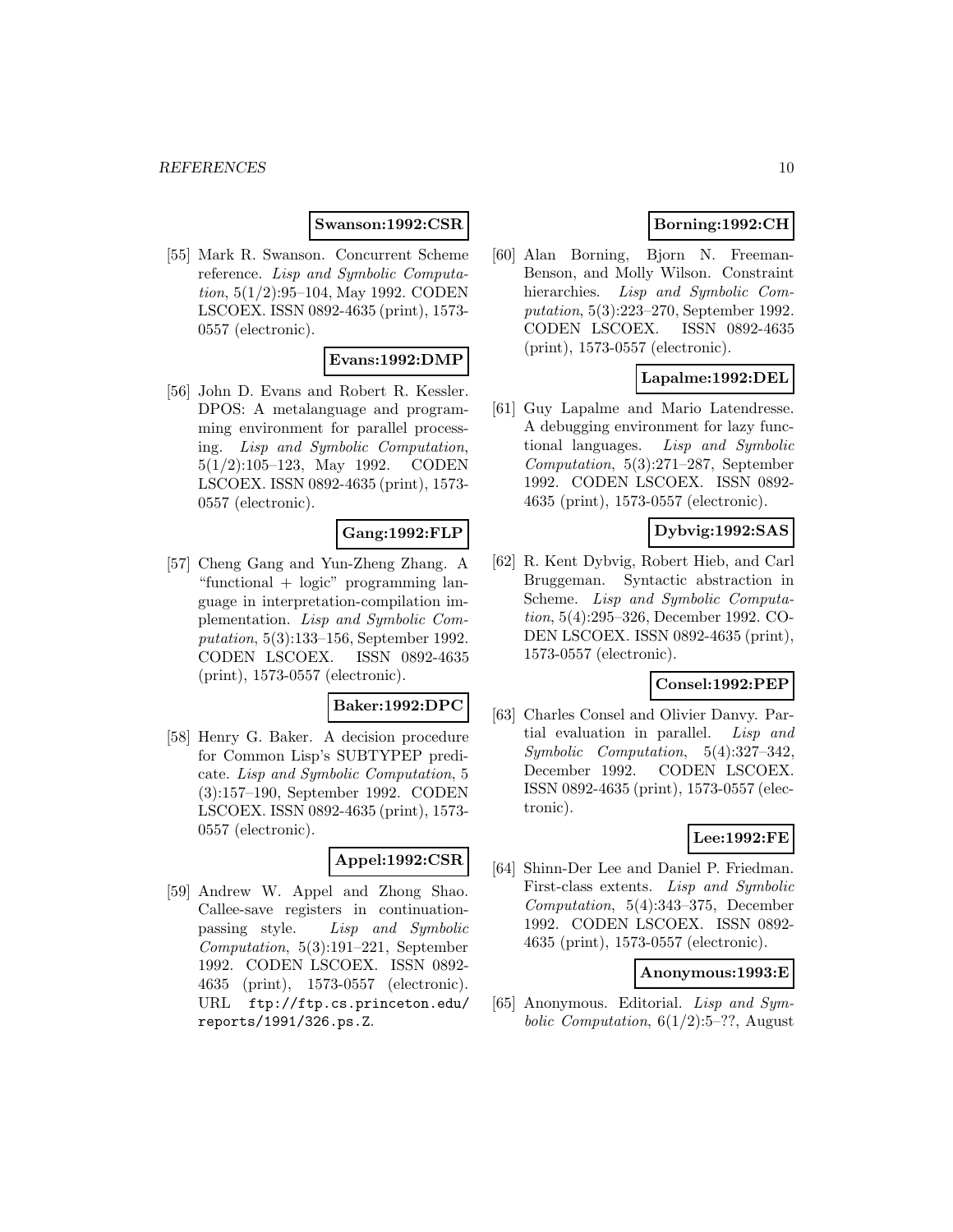1993. CODEN LSCOEX. ISSN 0892- 4635 (print), 1573-0557 (electronic).

**Padget:1993:OE**

[66] Julian Padget, Greg Nuyens, and Harry Bretthauer. An overview of EULISP. Lisp and Symbolic Computation,  $6(1/2)$ : 9–98, August 1993. CODEN LSCOEX. ISSN 0892-4635 (print), 1573-0557 (electronic).

## **Bradford:1993:EE**

[67] Russell J. Bradford and David C. De Roure. EuLisp in education. Lisp and Symbolic Computation, 6(1/2):99– 118, August 1993. CODEN LSCOEX. ISSN 0892-4635 (print), 1573-0557 (electronic).

## **Bretthauer:1993:BEM**

[68] Harry Bretthauer, Jürgen Kopp, Harley E. Davis, and Keith J. Playford. Balancing the EuLisp metaobject protocol. Lisp and Symbolic Computation, 6(1/2):119–138, August 1993. CODEN LSCOEX. ISSN 0892-4635 (print), 1573- 0557 (electronic).

# **Broadbery:1993:AT**

[69] Peter A. Broadbery and Christopher Burdorf. Applications of Telos. Lisp and Symbolic Computation, 6(1/2):139– 158, August 1993. CODEN LSCOEX. ISSN 0892-4635 (print), 1573-0557 (electronic).

# **Kind:1993:PAT**

[70] Andreas Kind and Horst Friedrich. A practical approach to type inference for EuLisp. Lisp and Symbolic Computation, 6(1/2):159–176, August 1993. CO-DEN LSCOEX. ISSN 0892-4635 (print), 1573-0557 (electronic).

## **Berrington:1993:ETC**

[71] Neil Berrington, Peter A. Broadbery, David De Roure, and Julian A. Padget. EuLisp threads: A concurrency toolbox. Lisp and Symbolic Computation, 6(1/2):177–200, August 1993. CODEN LSCOEX. ISSN 0892-4635 (print), 1573- 0557 (electronic). URL ftp://ftp. bath.ac.uk/pub/eulisp/threads.ps. gz.

# **Merrall:1993:PSE**

[72] Simon Merrall and Julian A. Padget. Plurals: A SIMD extension to Eu-Lisp. Lisp and Symbolic Computation, 6(1/2):201–220, August 1993. CODEN LSCOEX. ISSN 0892-4635 (print), 1573- 0557 (electronic).

## **Anonymous:1993:I**

[73] Anonymous. Introduction. Lisp and Symbolic Computation, 6(3/4):229–??, November 1993. CODEN LSCOEX. ISSN 0892-4635 (print), 1573-0557 (electronic).

## **Reynolds:1993:DC**

[74] John C. Reynolds. The discoveries of continuations. Lisp and Symbolic Computation, 6(3/4):233–248, November 1993. CODEN LSCOEX. ISSN 0892-4635 (print), 1573-0557 (electronic).

#### **Morris:1993:NFL**

[75] F. Lockwood Morris. The next 700 formal language descriptions. Lisp and Symbolic Computation, 6(3/4):249–258, November 1993. CODEN LSCOEX. ISSN 0892-4635 (print), 1573-0557 (electronic). Original manuscript dated November 1970.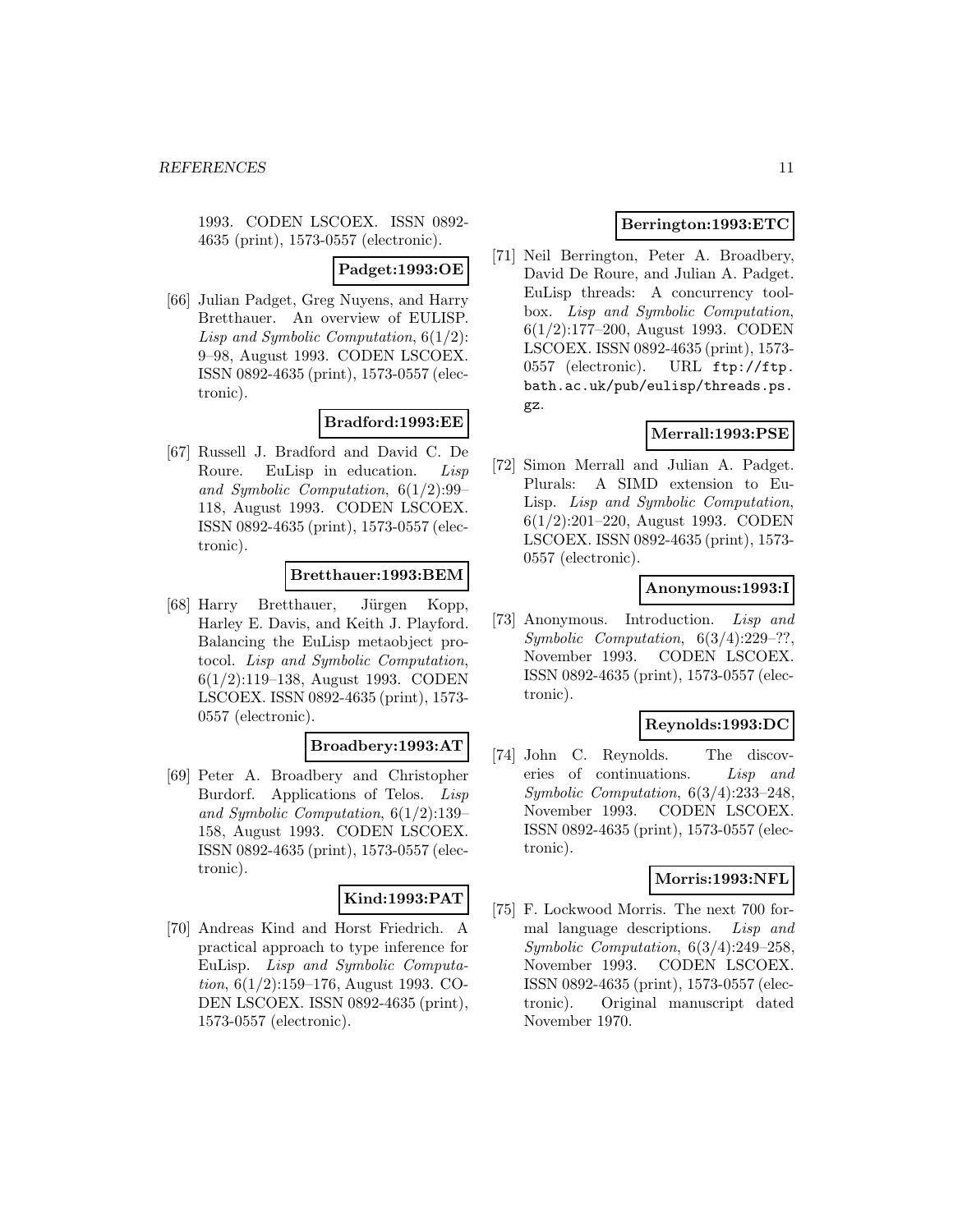# **Fischer:1993:LCS**

[76] Michael J. Fischer. Lambda-calculus schemata. Lisp and Symbolic Computation, 6(3/4):259–288, November 1993. CODEN LSCOEX. ISSN 0892-4635 (print), 1573-0557 (electronic).

## **Sabry:1993:RAP**

[77] Amr Sabry and Matthias Felleisen. Reasoning about programs in continuationpassing style. Lisp and Symbolic Computation, 6(3/4):289–360, November 1993. CODEN LSCOEX. ISSN 0892-4635 (print), 1573-0557 (electronic).

## **Harper:1993:PTA**

[78] Robert W. Harper and Mark Lillibridge. Polymorphic type assignment and CPS conversion. Lisp and Symbolic Computation, 6(3/4):361–380, November 1993. CODEN LSCOEX. ISSN 0892-4635 (print), 1573-0557 (electronic). See corrigendum [142].

#### **Anonymous:1994:I**

[79] Anonymous. Introduction. Lisp and Symbolic Computation, 7(1):7–??, January 1994. CODEN LSCOEX. ISSN 0892-4635 (print), 1573-0557 (electronic).

#### **Filinski:1994:RI**

[80] Andrzej Filinski. Recursion from iteration. Lisp and Symbolic Computation, 7(1):11–38, January 1994. CODEN LSCOEX. ISSN 0892-4635 (print), 1573- 0557 (electronic).

#### **Wadler:1994:MCC**

[81] Philip Wadler. Monads and composable continuations. Lisp and Symbolic Computation, 7(1):39–56, January 1994. CO- DEN LSCOEX. ISSN 0892-4635 (print), 1573-0557 (electronic).

#### **Okasaki:1994:CNC**

[82] Chris Okasaki, Peter Lee, and David Tarditi. Call-by-need and continuationpassing style. Lisp and Symbolic Computation, 7(1):57–82, January 1994. CO-DEN LSCOEX. ISSN 0892-4635 (print), 1573-0557 (electronic). URL ftp: //ftp.cs.cmu.edu/usr/anon/user/ cokasaki/lasc94.dvi.gz.

## **Hieb:1994:S**

[83] Robert Hieb, Kent Dybvig, and Claude W. Anderson, III. Subcontinuations. Lisp and Symbolic Computation, 7(1):83–110, January 1994. CO-DEN LSCOEX. ISSN 0892-4635 (print), 1573-0557 (electronic).

## **Conery:1994:CBC**

[84] John S. Conery. Continuation based control in the implementation of parallel logic programs. Lisp and Symbolic Computation, 7(1):111–134, January 1994. CODEN LSCOEX. ISSN 0892-4635 (print), 1573-0557 (electronic).

#### **Chakrabarti:1994:DDS**

[85] Soumen Chakrabarti and Katherine Yelick. Distributed data structures and algorithms for Gröbner basis computation. Lisp and Symbolic Computation, 7(2/3):147–172, ???? 1994. CODEN LSCOEX. ISSN 0892-4635 (print), 1573- 0557 (electronic).

#### **Weeks:1994:CAI**

[86] Stephen Weeks, Suresh Jagannathan, and James Philbin. A concurrent abstract interpreter. Lisp and Symbolic Computation, 7(2/3):173–193, ????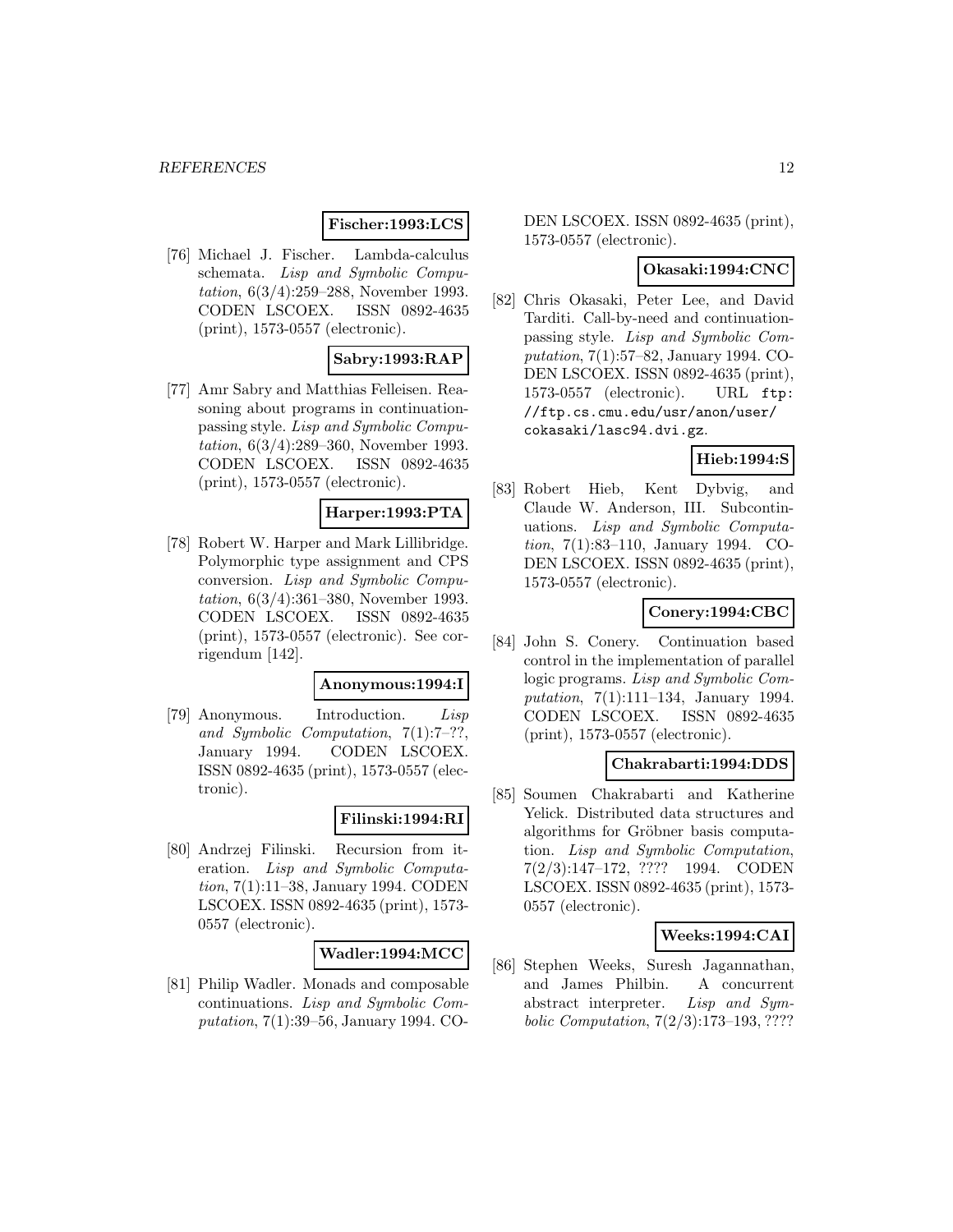1994. CODEN LSCOEX. ISSN 0892- 4635 (print), 1573-0557 (electronic).

**Ho:1994:CPC**

[87] Kinson Ho, Hans W. Guesgen, and Paul N. Hilfinger. CONSAT: A parallel constraint satisfaction system. Lisp and Symbolic Computation, 7(2/3):195– 210, ???? 1994. CODEN LSCOEX. ISSN 0892-4635 (print), 1573-0557 (electronic).

## **Matsuda:1994:AOP**

[88] Hideo Matsuda and Yukio Kaneda. An application of an OR-parallel Prolog system to phylogenetic analysis. Lisp and Symbolic Computation, 7(2/3):211– 229, ???? 1994. CODEN LSCOEX. ISSN 0892-4635 (print), 1573-0557 (electronic).

#### **Feeley:1994:UMS**

[89] Marc Feeley, Marcel Turcotte, and Guy Lapalme. Using Multilisp for solving constraint satisfaction problems: an application to nucleic acid 3D structure determination. Lisp and Symbolic Computation, 7(2/3):231–247, ???? 1994. CO-DEN LSCOEX. ISSN 0892-4635 (print), 1573-0557 (electronic).

#### **Karp:1994:GCG**

[90] Peter D. Karp, John D. Lowrance, Thomas M. Strat, and David E. Wilkins. The Grasper-CL graph management system. Lisp and Symbolic Computation, 7(4):251–290, ???? 1994. CODEN LSCOEX. ISSN 0892-4635 (print), 1573- 0557 (electronic).

#### **Jagannathan:1994:TSD**

[91] Suresh Jagannathan. TS/Scheme: distributed data structures in Lisp. Lisp and Symbolic Computation, 7(4):291– 314, ???? 1994. CODEN LSCOEX. ISSN 0892-4635 (print), 1573-0557 (electronic).

# **Kelsey:1994:TSI**

[92] Richard A. Kelsey and Jonathan A. Rees. A tractable Scheme implementation. Lisp and Symbolic Computation, 7(4):315–335, ???? 1994. CODEN LSCOEX. ISSN 0892-4635 (print), 1573- 0557 (electronic).

## **Appel:1994:LHC**

[93] Andrew W. Appel. Loop headers in  $\lambda$ -calculus or CPS. Lisp and Symbolic Computation, 7(4):337–343, ???? 1994. CODEN LSCOEX. ISSN 0892-4635 (print), 1573-0557 (electronic).

# **Guttman:1995:VVIa**

[94] Joshua D. Guttman, John D. Ramsdell, and Mitchell Wand. VLISP: A verified implementation of Scheme. Lisp and Symbolic Computation, 8 (1/2):5–32, March 1995. CODEN LSCOEX. ISSN 0892-4635 (print), 1573-0557 (electronic). URL ftp:/ /ftp.ccs.neu.edu/pub/people/wand/ vlisp/lasc/overview.dvi; http:/ /www.wkap.nl/oasis.htm/81420.

# **Guttman:1995:VVS**

[95] Joshua D. Guttman, John D. Ramsdell, and Vipin Swarup. The VLISP verified Scheme system. Lisp and Symbolic Computation, 8(1/2):33–110, March 1995. CODEN LSCOEX. ISSN 0892-4635 (print), 1573-0557 (electronic). URL http://www.wkap.nl/ oasis.htm/81421.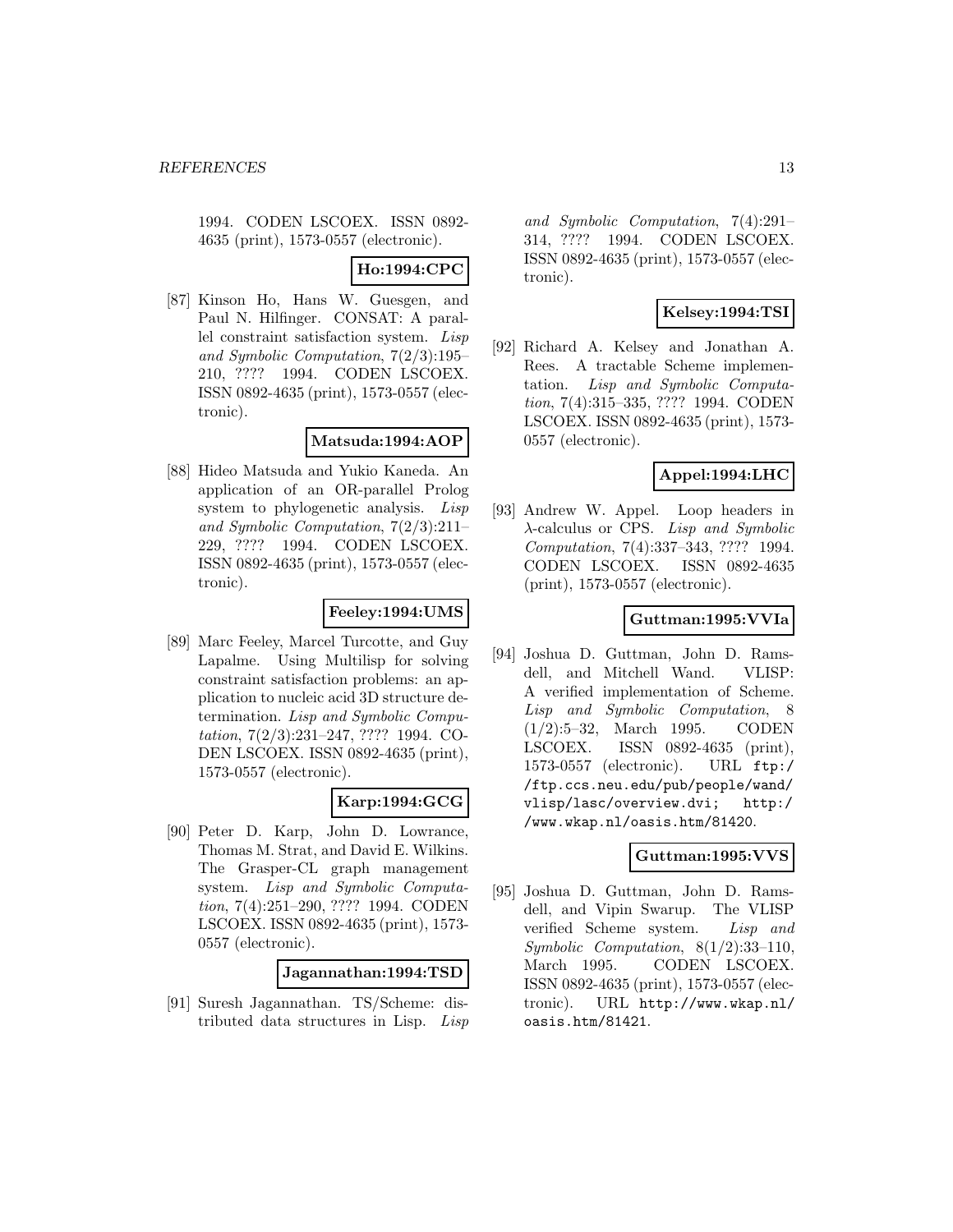## **Oliva:1995:VVP**

[96] Dino P. Oliva, John D. Ramsdell, and Mitchell Wand. The VLISP verified PreScheme compiler. Lisp and Symbolic Computation,  $8(1/2):111-182$ , March 1995. CODEN LSCOEX. ISSN 0892- 4635 (print), 1573-0557 (electronic). URL ftp://ftp.ccs.neu.edu/pub/ people/wand/vlisp/lasc/prescheme. dvi; http://www.wkap.nl/oasis. htm/81422.

#### **Sestoft:1995:GEF**

[97] Peter Sestoft and Harald Søndergaard. Guest editors' foreword. Lisp and Symbolic Computation, 8(3):189–??, September 1995. CODEN LSCOEX. ISSN 0892-4635 (print), 1573-0557 (electronic).

#### **Birkedal:1995:BTA**

[98] Lars Birkedal and Morten Welinder. Binding-time analysis for Standard ML. Lisp and Symbolic Computation, 8(3): 191–208, September 1995. CODEN LSCOEX. ISSN 0892-4635 (print), 1573- 0557 (electronic). URL http://www. wkap.nl/oasis.htm/92449.

# **Danvy:1995:EEE**

[99] Olivier Danvy, Karoline Malmkjær, and Jens Palsberg. The essence of eta-expansion in partial evaluation. Lisp and Symbolic Computation, 8(3): 209–227, September 1995. CODEN LSCOEX. ISSN 0892-4635 (print), 1573- 0557 (electronic). URL http://www. daimi.aau.dk/~danvy/Papers/danvymalmkjaer-palsberg-lasc95.html; ftp://ftp.daimi.aau.dk/pub/danvy/ Papers/danvy-malmkjaer-palsberglasc95.ps.gz; http://www.wkap. nl/oasis.htm/92450.

# **Jones:1995:DFO**

[100] Mark P. Jones. Dictionary-free overloading by partial evaluation. Lisp and Symbolic Computation, 8(3):229–248, September 1995. CODEN LSCOEX. ISSN 0892-4635 (print), 1573-0557 (electronic). URL http://www.wkap.nl/ oasis.htm/92451.

## **Davis:1995:PPB**

[101] Kei Davis. PERs from projections for binding time analysis. Lisp and Symbolic Computation, 8(3):249–266, September 1995. CODEN LSCOEX. ISSN 0892-4635 (print), 1573-0557 (electronic). URL http://www.wkap.nl/ oasis.htm/92452.

#### **Baker-Finch:1995:TTP**

[102] Clement A. Baker-Finch. Type theory and projections for static analysis. Lisp and Symbolic Computation, 8 (3):267–285, September 1995. CODEN LSCOEX. ISSN 0892-4635 (print), 1573- 0557 (electronic). URL http://www. wkap.nl/oasis.htm/92453.

#### **Mason:1995:I**

[103] Ian A. Mason and Martin Odersky. Introduction. Lisp and Symbolic Computation, 8(4):291–292, December 1995. CO-DEN LSCOEX. ISSN 0892-4635 (print), 1573-0557 (electronic). URL http:// www.wkap.nl/oasis.htm/97402.

#### **Launchbury:1995:SH**

[104] John Launchbury and Simon L. Peyton Jones. State in Haskell. Lisp and Symbolic Computation, 8(4):293– 341, December 1995. CODEN LSCOEX. ISSN 0892-4635 (print), 1573-0557 (electronic). URL http://www.wkap.nl/ oasis.htm/97403.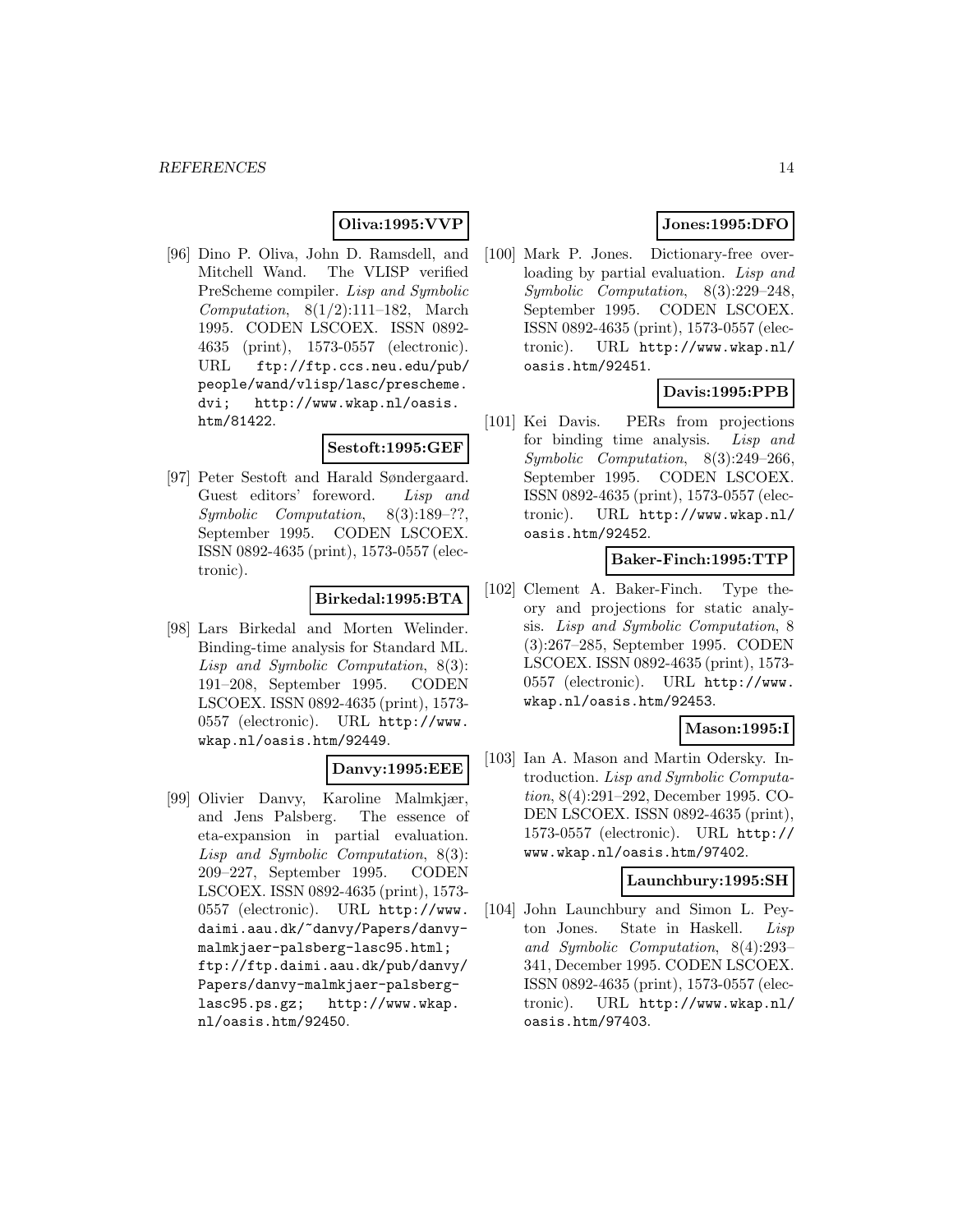## **Wright:1995:SIP**

[105] Andrew K. Wright. Simple imperative polymorphism. Lisp and Symbolic Computation, 8(4):343–355, December 1995. CODEN LSCOEX. ISSN 0892-4635 (print), 1573-0557 (electronic). URL http://www.wkap.nl/ oasis.htm/97404.

## **Eifrig:1995:ITO**

[106] Jonathan Eifrig, Scott Smith, Valery Trifonov, and Amy Zwarico. An interpretation of typed OOP in a language with state. Lisp and Symbolic Computation, 8(4):357–397, December 1995. CO-DEN LSCOEX. ISSN 0892-4635 (print), 1573-0557 (electronic). URL http:// www.wkap.nl/oasis.htm/97405.

## **Guttman:1995:SIV**

[107] Joshua D. Guttman and Mitchell Wand. Special issue on VLISP. Lisp and Symbolic Computation, 8(1/2):??, March 1995. CODEN LSCOEX. ISSN 0892- 4635 (print), 1573-0557 (electronic).

#### **Reddy:1996:GSC**

[108] Uday S. Reddy. Global state considered unnecessary: An introduction to object-based semantics. Lisp and Symbolic Computation, 9(1):7–76, February 1996. CODEN LSCOEX. ISSN 0892-4635 (print), 1573-0557 (electronic). URL http://www.wkap.nl/ oasis.htm/105832.

## **Stark:1996:CML**

[109] Ian Stark. Categorical models for local names. Lisp and Symbolic Computation, 9(1):77–107, February 1996. CO-DEN LSCOEX. ISSN 0892-4635 (print), 1573-0557 (electronic). URL http:// www.wkap.nl/oasis.htm/105834.

## **Springer:1996:SAI**

[110] Jonathan Springer and Samuel N. Kamin. Strictness analysis in the imperative lambda calculus. Lisp and Symbolic Computation, 9(1):109–143, February 1996. CODEN LSCOEX. ISSN 0892-4635 (print), 1573-0557 (electronic). URL http://www.wkap.nl/ oasis.htm/105837.

#### **Malenfant:1996:SIR**

[111] Jacques Malenfant, Christophe Dony, and Pierre Cointe. A semantics of introspection in a reflective prototype-based language. Lisp and Symbolic Computation, 9(2/3):153–179, May/June 1996. CODEN LSCOEX. ISSN 0892-4635 (print), 1573-0557 (electronic). URL http://www.wkap.nl/ oasis.htm/111830.

#### **Jefferson:1996:SRI**

[112] Stanley Jefferson and Daniel P. Friedman. A simple reflective interpreter. Lisp and Symbolic Computation, 9(2/3): 181–202, May/June 1996. CODEN LSCOEX. ISSN 0892-4635 (print), 1573- 0557 (electronic). URL http://www. wkap.nl/oasis.htm/111833.

#### **Asai:1996:DPE**

[113] Kenichi Asai, Satoshi Matsuoka, and Akinori Yonezawa. Duplication and partial evaluation — for a better understanding of reflective languages -. Lisp and Symbolic Computation, 9(2/3): 203–241, May/June 1996. CODEN LSCOEX. ISSN 0892-4635 (print), 1573- 0557 (electronic). URL http://www. wkap.nl/oasis.htm/111834.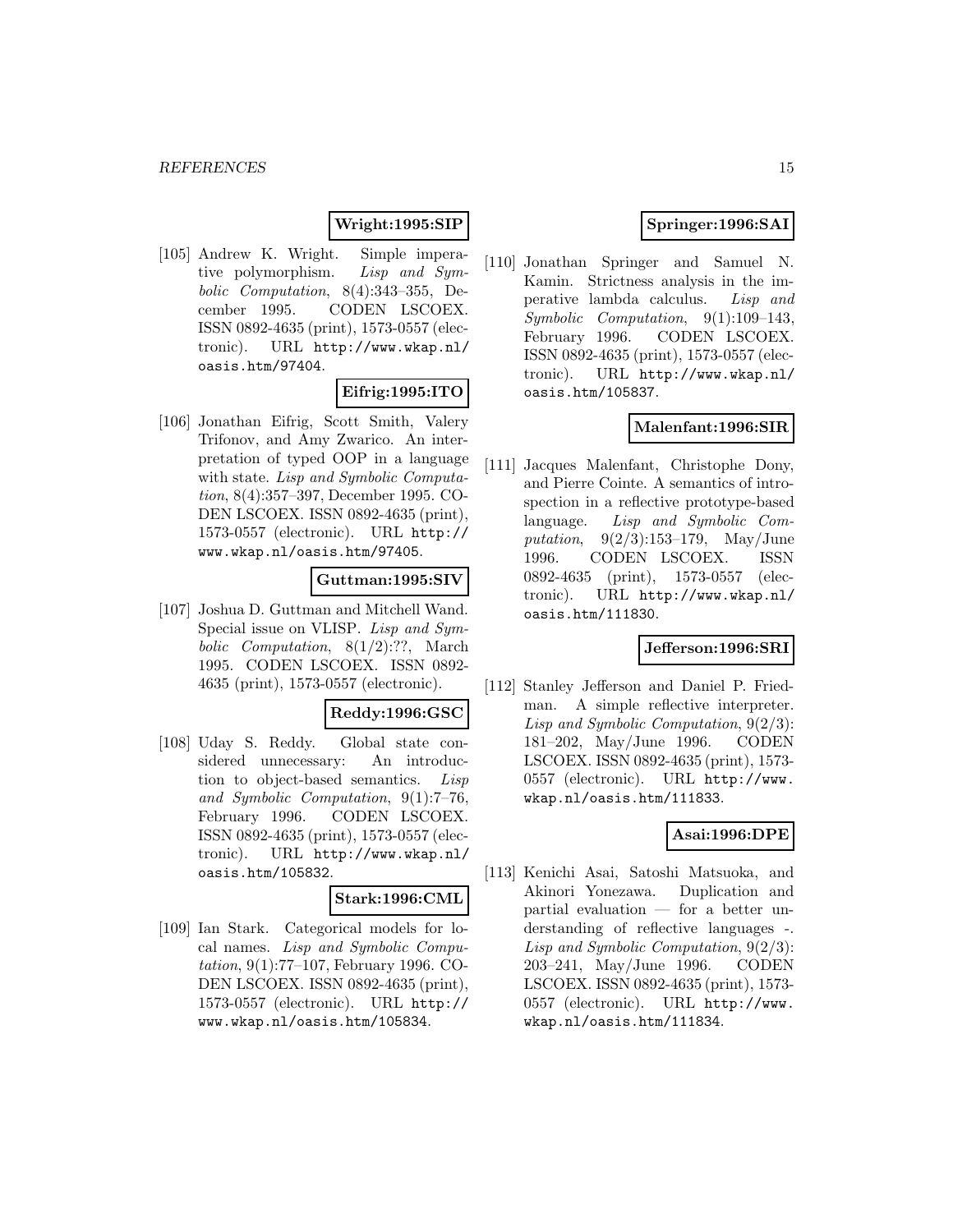# **Honda:1996:RTD**

[114] Yasuaki Honda and Mario Tokoro. Reflection and time-dependent computing: Experiences with the  $R^2$  architecture. Lisp and Symbolic Computation, 9(2/3): 243–277, May/June 1996. CODEN LSCOEX. ISSN 0892-4635 (print), 1573- 0557 (electronic). URL http://www. wkap.nl/oasis.htm/111837.

## **Chin:1996:HOR**

[115] Wei-Ngan Chin and John Darlington. A higher-order removal method. Lisp and Symbolic Computation, 9(4):287– 322, December 1996. CODEN LSCOEX. ISSN 0892-4635 (print), 1573-0557 (electronic). URL http://www.wkap.nl/ oasis.htm/119671.

## **Tarditi:1996:MCS**

[116] David Tarditi and Amer Diwan. Measuring the cost of storage management. Lisp and Symbolic Computation, 9(4):323– 342, December 1996. CODEN LSCOEX. ISSN 0892-4635 (print), 1573-0557 (electronic). URL http://www.wkap.nl/ oasis.htm/119672.

#### **Tung:1996:RIP**

[117] Sho-Huan Simon Tung and R. Kent Dybvig. Reliable interactive programming with modules. Lisp and Symbolic Computation, 9(4):343–358, December 1996. CODEN LSCOEX. ISSN 0892-4635 (print), 1573-0557 (electronic). URL http://www.wkap.nl/ oasis.htm/119673.

#### **Jacobs:1997:UDI**

[118] J. H. Jacobs and M. R. Swanson.  $UCL+P$  — defining and implementing persistent Common Lisp. Lisp

and Symbolic Computation, 10(1):5– 38, June 1997. CODEN LSCOEX. ISSN 0892-4635 (print), 1573-0557 (electronic). URL http://www.wkap.nl/ oasis.htm/134677.

## **Lee:1997:ASP**

[119] Arthur H. Lee and Joseph L. Zachary. Adding support for persistence to CLOS via its metaobject protocol. Lisp and Symbolic Computation, 10(1):39– 60, June 1997. CODEN LSCOEX. ISSN 0892-4635 (print), 1573-0557 (electronic). URL http://www.wkap.nl/ oasis.htm/134678.

## **Ohori:1997:UOS**

[120] Atsushi Ohori and Tomonobu Takamizawa. An unboxed operational semantics for ML polymorphism. Lisp and Symbolic Computation, 10(1):61–91, June 1997. CODEN LSCOEX. ISSN 0892-4635 (print), 1573-0557 (electronic). URL http://www.wkap.nl/ oasis.htm/134679.

#### **Kessler:1997:E**

[121] Bob Kessler and Carolyn Talcott. Editorial. Lisp and Symbolic Computation, 10(2):99, July 1997. CODEN LSCOEX. ISSN 0892-4635 (print), 1573-0557 (electronic). URL http://www.wkap.nl/ oasis.htm/142927.

#### **Danvy:1997:PEE**

[122] Olivier Danvy and Mayer Goldberg. Partial evaluation of the Euclidian algorithm. Lisp and Symbolic Computation, 10(2):101–111, July 1997. CODEN LSCOEX. ISSN 0892-4635 (print), 1573- 0557 (electronic). URL http://www. wkap.nl/oasis.htm/136321.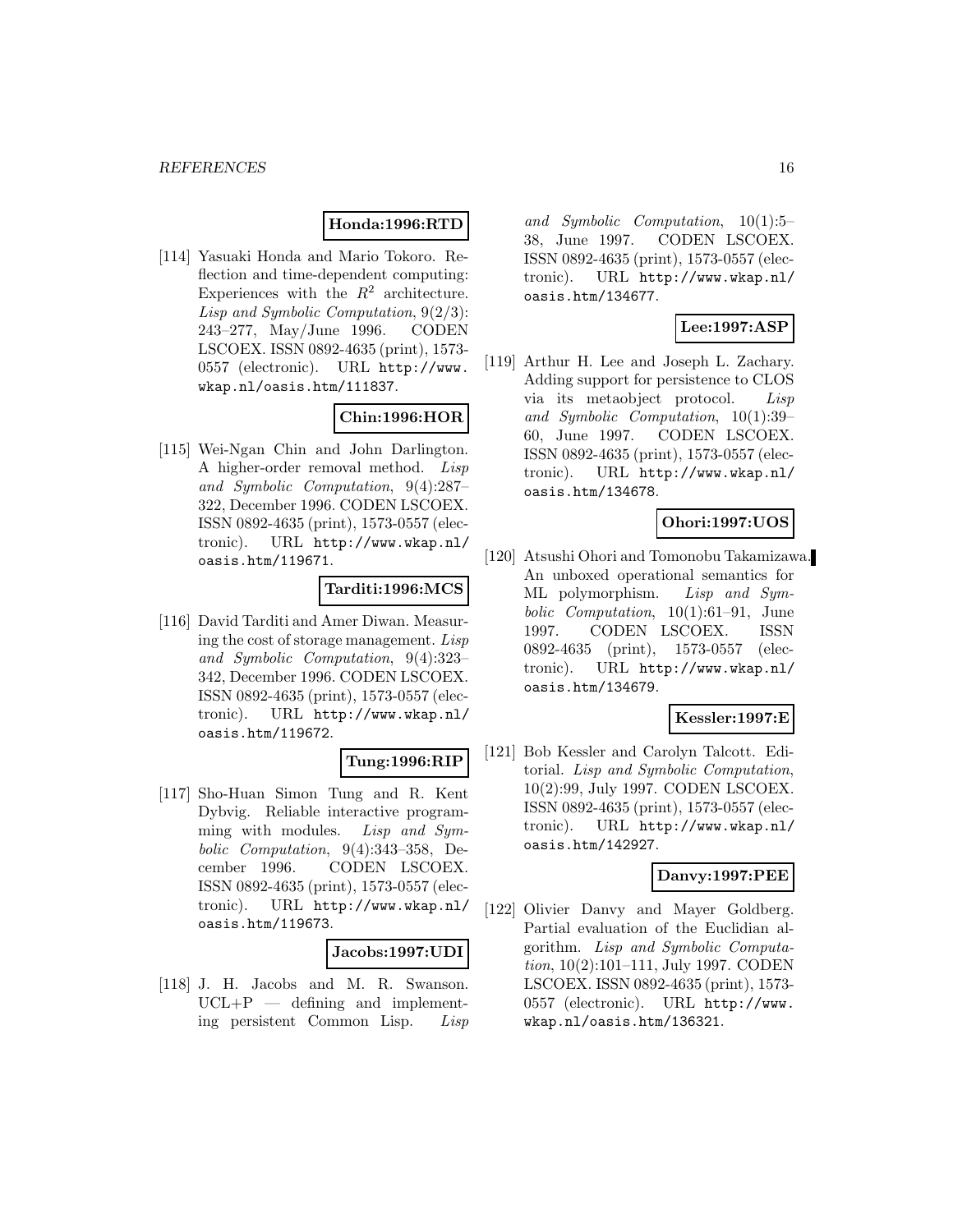## **Gluck:1997:APG**

[123] Robert Glück and Jesper Jørgensen. An automatic program generator for multi-level specialization. Lisp and Symbolic Computation, 10(2):113–158, July 1997. CODEN LSCOEX. ISSN 0892-4635 (print), 1573-0557 (electronic). URL http://www.wkap.nl/ oasis.htm/136322.

#### **Wise:1997:RDH**

[124] David S. Wise, Brian Heck, Caleb Hess, Willie Hunt, and Eric Ost. Research demonstration of a hardware referencecounting heap. Lisp and Symbolic Computation, 10(2):159–181, July 1997. CO-DEN LSCOEX. ISSN 0892-4635 (print), 1573-0557 (electronic). URL http:// www.wkap.nl/oasis.htm/136324.

## **Wand:1998:TFT**

[125] Mitchell Wand. The theory of Fexprs is trivial. Lisp and Symbolic Computation, 10(3):189–199, May 1998. CO-DEN LSCOEX. ISSN 0892-4635 (print), 1573-0557 (electronic). URL http:// www.wkap.nl/oasis.htm/161782.

#### **Tung:1998:VES**

[126] Sho-Huan Simon Tung. Visualizing evaluation in Scheme. Lisp and Symbolic Computation, 10(3):201–222, May 1998. CODEN LSCOEX. ISSN 0892-4635 (print), 1573-0557 (electronic). URL http://www.wkap.nl/ oasis.htm/161783.

#### **Kumar:1998:TYC**

[127] Sanjeev Kumar, Carl Bruggeman, and R. Kent Dybvig. Threads yield continuations. Lisp and Symbolic Computation, 10(3):223–236, May 1998. CO-DEN LSCOEX. ISSN 0892-4635 (print), 1573-0557 (electronic). URL http:// www.wkap.nl/oasis.htm/161784.

#### **Schmidt:1998:TBA**

[128] David A. Schmidt. Trace-based abstract interpretation of operational semantics. Lisp and Symbolic Computation, 10(3):237–271, May 1998. CODEN LSCOEX. ISSN 0892-4635 (print), 1573- 0557 (electronic). URL http://www. wkap.nl/oasis.htm/161785.

## **Kessler:1998:E**

[129] Bob Kessler and Carolyn Talcott. Editorial. Lisp and Symbolic Computation, 10(4):279, August 1998. CODEN LSCOEX. ISSN 0892-4635 (print), 1573- 0557 (electronic). URL http://www. wkap.nl/oasis.htm/167760.

## **Anonymous:1998:Va**

[130] Anonymous. Volume 1 (1988). Lisp and Symbolic Computation, 10(4):281– 287, August 1998. CODEN LSCOEX. ISSN 0892-4635 (print), 1573-0557 (electronic). URL http://www.wkap.nl/ oasis.htm/167761.

#### **Anonymous:1998:Vb**

[131] Anonymous. Volume 2 (1989). Lisp and Symbolic Computation, 10(4):289– 293, August 1998. CODEN LSCOEX. ISSN 0892-4635 (print), 1573-0557 (electronic). URL http://www.wkap.nl/ oasis.htm/167762.

#### **Anonymous:1998:Vc**

[132] Anonymous. Volume 3 (1990). Lisp and Symbolic Computation, 10(4):295– 303, August 1998. CODEN LSCOEX. ISSN 0892-4635 (print), 1573-0557 (electronic). URL http://www.wkap.nl/ oasis.htm/167763.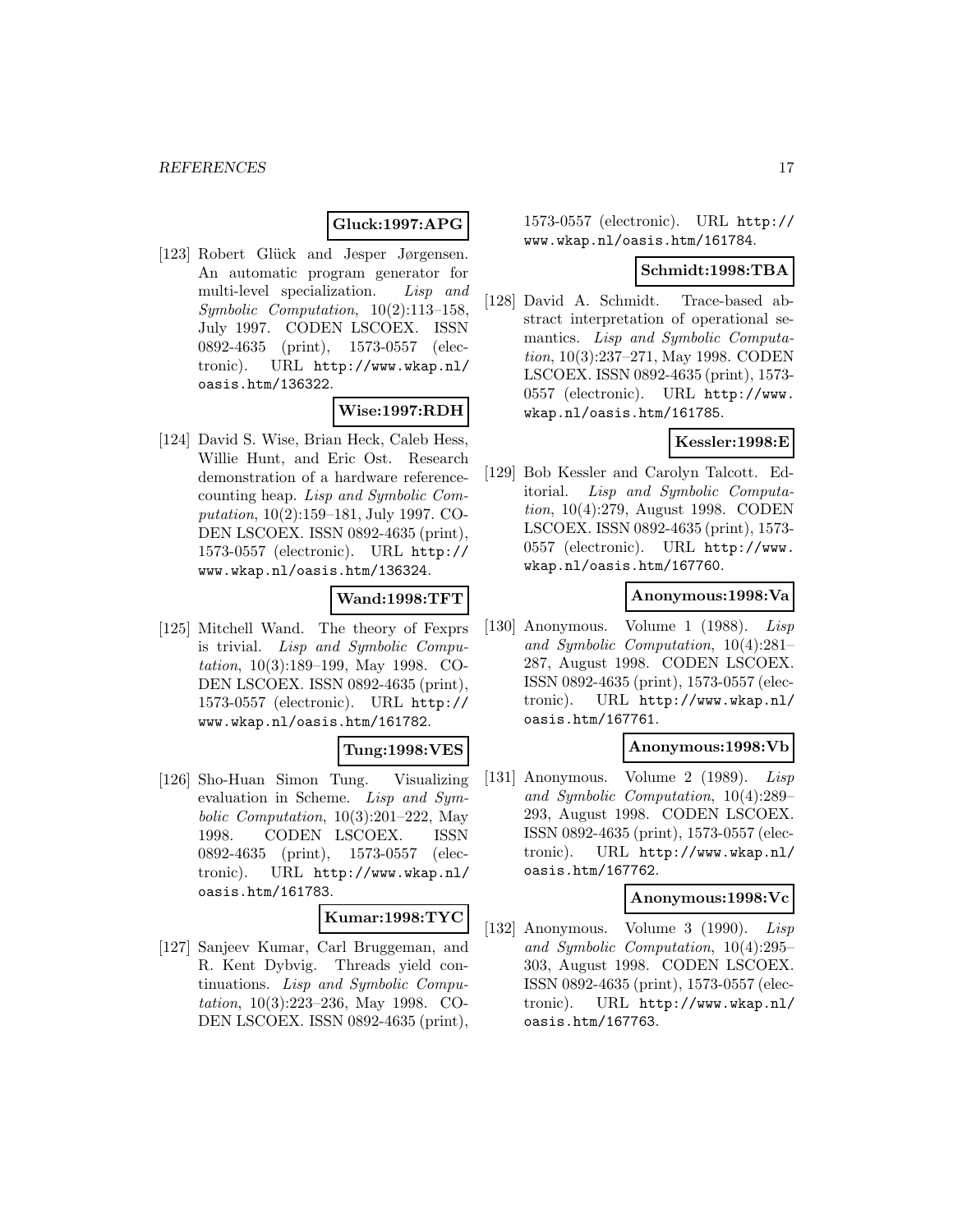#### *REFERENCES* 18

#### **Anonymous:1998:Vd**

[133] Anonymous. Volume 4 (1991). Lisp and Symbolic Computation, 10(4):305– 313, August 1998. CODEN LSCOEX. ISSN 0892-4635 (print), 1573-0557 (electronic). URL http://www.wkap.nl/ oasis.htm/167764.

#### **Anonymous:1998:Ve**

[134] Anonymous. Volume 5 (1992). Lisp and Symbolic Computation, 10(4):315– 323, August 1998. CODEN LSCOEX. ISSN 0892-4635 (print), 1573-0557 (electronic). URL http://www.wkap.nl/ oasis.htm/167766.

#### **Anonymous:1998:Vf**

[135] Anonymous. Volume 6 (1993). Lisp and Symbolic Computation, 10(4):325– 332, August 1998. CODEN LSCOEX. ISSN 0892-4635 (print), 1573-0557 (electronic). URL http://www.wkap.nl/ oasis.htm/167767.

#### **Anonymous:1998:Vg**

[136] Anonymous. Volume 7 (1994). Lisp and Symbolic Computation, 10(4):333– 342, August 1998. CODEN LSCOEX. ISSN 0892-4635 (print), 1573-0557 (electronic). URL http://www.wkap.nl/ oasis.htm/167768.

#### **Anonymous:1998:Vh**

[137] Anonymous. Volume 8 (1995). Lisp and Symbolic Computation, 10(4):343– 349, August 1998. CODEN LSCOEX. ISSN 0892-4635 (print), 1573-0557 (electronic). URL http://www.wkap.nl/ oasis.htm/167769.

#### **Anonymous:1998:Vi**

[138] Anonymous. Volume 9 (1996). Lisp and Symbolic Computation, 10(4):351–

357, August 1998. CODEN LSCOEX. ISSN 0892-4635 (print), 1573-0557 (electronic). URL http://www.wkap.nl/ oasis.htm/167770.

#### **Anonymous:1998:Vj**

[139] Anonymous. Volume 10 (1997). Lisp and Symbolic Computation, 10(4):359– 366, August 1998. CODEN LSCOEX. ISSN 0892-4635 (print), 1573-0557 (electronic). URL http://www.wkap.nl/ oasis.htm/167771.

#### **Anonymous:1998:AI**

[140] Anonymous. Author index. Lisp and Symbolic Computation, 10(4):367– 369, August 1998. CODEN LSCOEX. ISSN 0892-4635 (print), 1573-0557 (electronic). URL http://www.wkap.nl/ oasis.htm/186923.

#### **Anonymous:1998:TI**

[141] Anonymous. Title index. Lisp and Symbolic Computation, 10(4):371–373, August 1998. CODEN LSCOEX. ISSN 0892-4635 (print), 1573-0557 (electronic). URL http://www.wkap.nl/ oasis.htm/186924.

## **Harper:2003:CPT**

[142] Robert Harper and Mark Lillibridge. Corrigendum: Polymorphic type assignment and CPS conversion. Higher-Order and Symbolic Computation, 16(4):401, December 2003. CODEN LSCOEX. ISSN 1388-3690 (print), 2212-0793 (electronic). URL http://ipsapp008. kluweronline.com/content/getfile/ 4979/24/5/abstract.htm; http:// ipsapp008.kluweronline.com/content/ getfile/4979/24/5/fulltext.pdf; http://www.springerlink.com/openurl. asp?genre=article&issn=1388-3690&